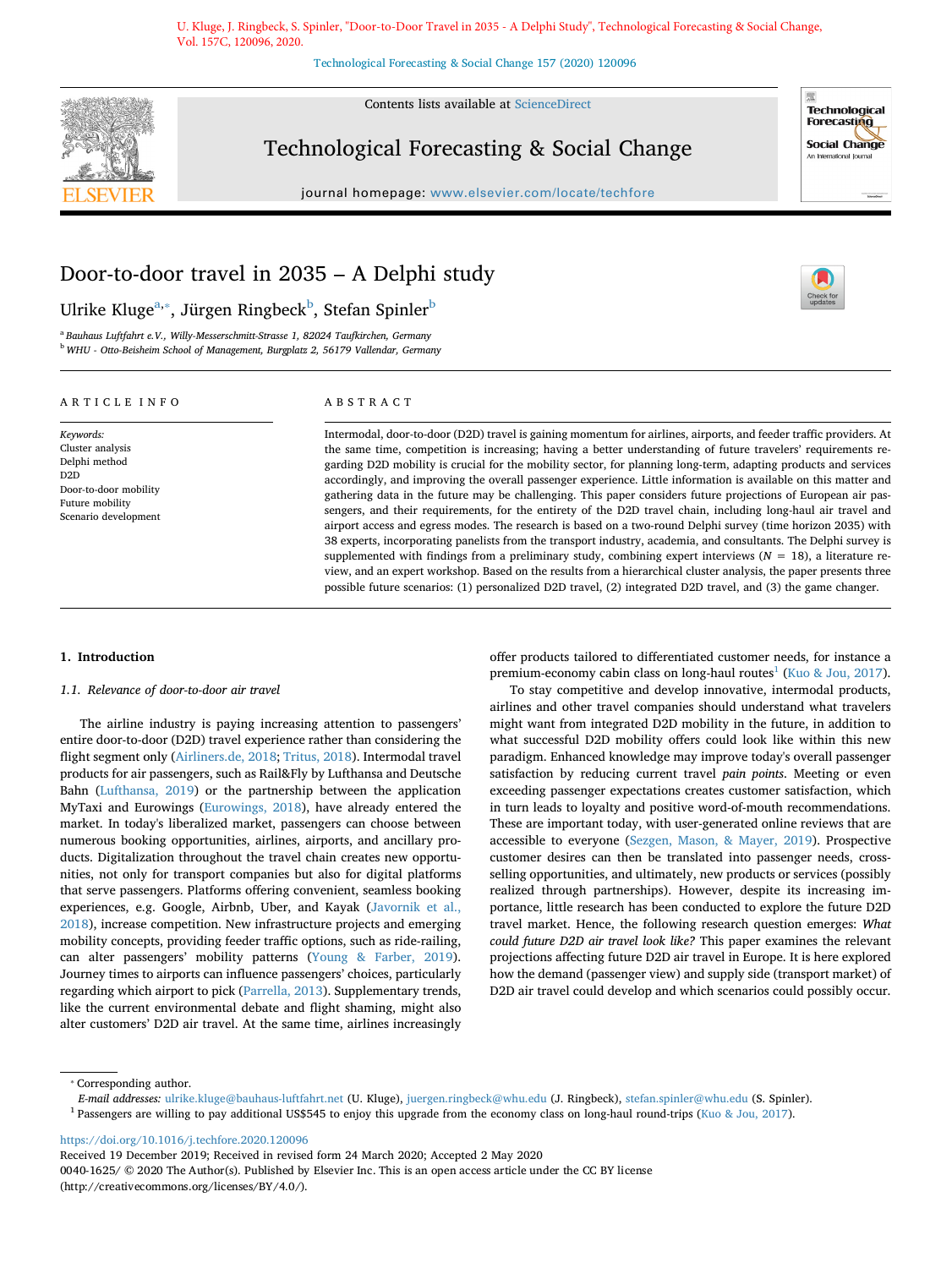#### *1.2. Delphi based scenario study*

There is high uncertainty around future developments. Only small amounts of information are available, and data collection is challenging, as consumers do not seem to be able to foresee what they desire for the future [\(Murugesan, 2011\)](#page-12-7). As the scope of this paper is on a future-oriented research question, the Delphi technique, among other research methods such as trend impact analysis, cross-impact analysis, qualitative trend analysis, or scenario methods, is selected as the most appropriate research method to explore the research question, by surveying experts instead of potential future customers ([Döring &](#page-12-8) [Bortz, 2016\)](#page-12-8). The Delphi technique, which was first used in the 1950s, applied by the company RAND, is a multi-stage, anonymous, and written survey technique using experts to evaluate possible projections of what the future might look like ([Linstone & Turoff, 1975,](#page-12-9) [2011](#page-12-10)). The method has mostly been applied in health care, education, and business studies [\(Flostrand, Pitt, & Bridson, 2020\)](#page-12-11). Advantages of using the Delphi technique are manifold. Receiving valuations from across Western Europe, the method supports the process of bringing geographically dispersed experts together via one survey, and of letting them communicate easily with each other [\(Linstone & Turoff, 1975](#page-12-9)). In that way, resources are conserved, and barriers against experts participating are kept low. The Delphi technique can also be combined with other methods. In this study, scenarios are developed that help to present the Delphi results in a vivid manner while supporting companies within their organizational learning and understanding of possible future developments (incl. shocks and uncertainties) [\(van der](#page-13-2) [Heijden, 1996\)](#page-13-2).

As the transport sector starts to broaden its scope, beyond focusing only on one mode, taking the entire travel chain into consideration, the D2D focus is aimed here<sup>2</sup>. Airport access and egress modes are defined as feeder ground transports to and from the airport, such as bus services, airport shuttles, railway, taxi, or the personal vehicle. The scope of this study is the year 2035, within the European transport market for long-haul flights, taking into consideration the entire travel chain. The year 2035 is chosen as it seems to be a point in the future that will differ from today but is still imaginable for experts to assess in the survey. As projects in mobility and air travel have long-term planning horizons, this framework also offers providers the opportunity to implement proposed managerial implications and to prepare products and services to cope with upcoming trends. The long-haul air traffic market, defined here as flying over a longer distance and more than 4000 km point-to-point<sup>[3](#page-1-1)</sup> ([Crocker, 2007;](#page-12-12) [Eurocontrol, 2005](#page-12-13)), has grown by 50% in the last ten years ([Airbus, 2018](#page-12-14)). In 2018, almost 10% of the total planned seat capacity was dedicated to long-haul<sup>[4](#page-1-2)</sup> routes [\(OAG, 2018](#page-12-15)). Globalization and the growing demand for travel between regions might increase this further ([ACI, 2018](#page-12-16); [Airbus, 2018](#page-12-14)). Emerging ultra-long-haul flights result in longer, non-stop flights increasing on-board journey time for passengers. Advanced aircraft technology, such as the A321LR planned for market entry in 2023 [\(Airbus, 2019\)](#page-12-17), will allow arrival and departure from smaller airports for long-haul routes. This could lead to changing passengers' travel behavior as traffic flow, along with access and egress modes, might be altered accordingly. Long-haul flights also generated more than 30% of the total fuel burn and related  $CO<sub>2</sub>$ emissions from global air transport in 2016 ([BADA, 2019](#page-12-18)), making travel of these distances of high interest in the light of the current environmental debate.

# *1.3. Structure of the paper*

Providing the theoretical background in [Section 2](#page-1-3), key papers with a similar research scope are discussed. [Section 3](#page-3-0) presents an overview of the research process and the designs of the future projections; findings are used to develop the Delphi questionnaire. [Section 4](#page-7-0) describes the two-round Delphi approach, including the expert selection and survey execution. [Section 5](#page-10-0) delineates study results and three future scenarios. Managerial implications are further discussed here. Section 6 concludes with limitations and future research.

# <span id="page-1-3"></span>**2. Prior work**

#### *2.1. Review of door-to-door travel research*

The understanding of D2D travel is mostly examined within the sphere of urban mobility. [Stopka \(2014\)](#page-13-3) studies D2D travel with regard to public transport usage. Conducting focus group research, she identifies travelers' requirements for an application improving seamless D2D, urban mobility, as services on the current market cover only parts of the travel chain and do not support a seamless experience. Improving D2D trips is a complex endeavor, mostly due to incompatible systems and reluctance in sharing data (both provider and user). Similar challenges are also discussed in more recent works by [Dolinayova et al. \(2018\)](#page-12-19) and [Schulz et al. \(2018\)](#page-12-20), indicating little progress within the last years. For instance, a first theoretical solution proposal for a privacy preserving architecture, supporting seamless D2D air travel, is developed by [Höser and Kluge \(2020\)](#page-12-21). In their work, privacy and secure data sharing are identified as open issues. Developing future passenger profiles, [Kluge et al. \(2018\)](#page-12-22) also analyze passenger requirements on D2D air travel chains and the respective mobility solutions. Results show that changes in demographics (like age) could still affect future passenger requirements. Travel time is an additional factor analyzed in the light of D2D travel, concerning the use of novel mobility concepts like on-demand air taxis [\(Sun et al., 2018](#page-13-4)) or regarding access and egress travel times [\(Rothfeld et al., 2019](#page-12-23)). Reducing the overall travel time seems to be a key driver in improving the passenger journey.

Overall, D2D travel needs to be improved in several ways. An understanding of possible future projections can help to create seamless, intermodal travel. For this exploration, future-oriented research is necessary.

## *2.2. Delphi studies on the future of mobility*

Several Delphi studies examine the future of mobility (see [Table 1](#page-2-0) for an overview). They mostly focus on aviation and urban mobility, which are both sub-elements of D2D travel. A classical approach to a Delphi-based scenario study is applied by [Linz \(2012\)](#page-12-24) focusing on the question of what aviation of the future might look like in 2025, with respect to passenger, business, and cargo aviation. Linz does test projections describing developments concerning Social, Technological, Economic, and Political aspects (STEP-framework), with aviation industry experts and researchers. Based on the study's outcomes and a cluster analysis, Linz develops three future scenarios for the aviation industry overall: (1) the probable scenario with the highest probability to occur, (2) eventualities, and (3) potential surprises, characterized by the lowest estimated probability. As Linz's industry focus is broad, it seems difficult to summarize each scenario. However, Delphi findings confirm within one projection that *"[c]ustomers will increasingly demand*

<span id="page-1-0"></span><sup>&</sup>lt;sup>2</sup> The focus is on D2D mobility only. Vacation packages provided by travel companies are not within this scope.

<span id="page-1-1"></span><sup>&</sup>lt;sup>3</sup> The paper focuses on passengers using scheduled, commercial air transport services, based on the classification of civil aviation activities by [ICAO \(2009\).](#page-12-25) According to this definition, commercial air transport services incorporate 1) scheduled and 2) nonscheduled air transport services. Nonscheduled air transport services include (1) charter; (2) on demand (air taxi, commercial business aviation, others); and (3) other nonscheduled air transport services. Business aviation, aviation training, pleasure flights and other activities are excluded here. The paper also does not distinguish between direct flights or connecting flights.

<span id="page-1-2"></span><sup>&</sup>lt;sup>4</sup> Analysis of OAG data based on worldwide planned seat capacity; long-haul defined as flight distance greater than 4000 km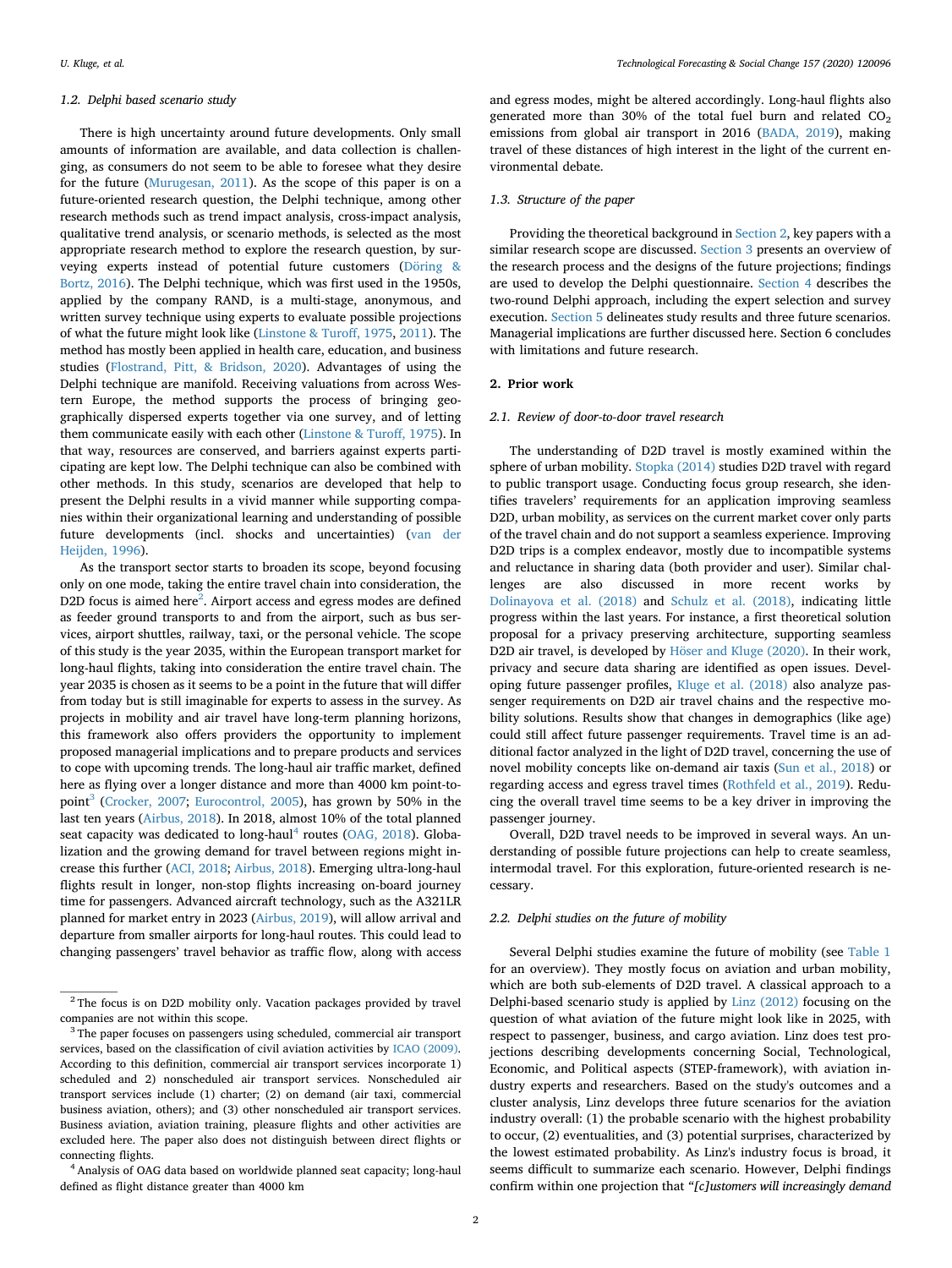$\overline{1}$ 

 $\mathbf{r}$ 

<span id="page-2-0"></span>

| Delphi studies within mobility and transportation research.<br>Table 1  |                                                          |         |                                                                                          |                 |            |     |                                                                                                                             |
|-------------------------------------------------------------------------|----------------------------------------------------------|---------|------------------------------------------------------------------------------------------|-----------------|------------|-----|-----------------------------------------------------------------------------------------------------------------------------|
| Author (s) (Year)                                                       | Study Scope                                              | Horizon | Time $\#$ of Projections $\#$ of Panelists $\#$ of Rounds Response Rate Research Details |                 |            |     |                                                                                                                             |
| Jularud & Uteng (2015)                                                  | Urban, daily mobility in Norway                          | 2050    | $\frac{6}{1}$                                                                            | 280             |            | 56% | Delphi combined with factor analysis                                                                                        |
| Wittmer & Linden (2017)                                                 | Overall mobility & passenger<br>traveling in Switzerland | 2040    | $^{9}$                                                                                   | 50              | 2(RTD)     | 64% | Delphi survey combined with consumer survey, workshops, expert-<br>interviews, means-end analysis and customer segmentation |
| Schuckmann, Gnatzy, Darkow & von der<br>Gracht (2012)                   | Transport infrastructure                                 | 2030    | 15                                                                                       | 104             | RTD        | 31% | Delphi study                                                                                                                |
| Spickermann, Grienitz & von der Gracht (2014) Urban mobility in Germany |                                                          | 2030    | $\overline{16}$                                                                          | 201             | RTD        | 28% | Three parallel Delphi studies with different expert groups, combined<br>with workshops and scenario development             |
| von der Gracht & Darkow (2010)                                          | Worldwide, logistics service industry                    | 2025    | $\overline{4}$                                                                           | $\overline{30}$ |            | 42% | Extensive Delphi-based scenario study                                                                                       |
| Linz (2012)                                                             | Aviation industry (incl. cargo)                          | 2025    | $\overline{40}$                                                                          | 57              | RTD        | 71% | Delphi-based scenario development                                                                                           |
| Linz, Ziegler & Lang (2011)                                             | European business aviation industry                      | 2025    | 25                                                                                       | 57              | 03.1 (RTD) | 71% | Real-time Delphi survey combined with STEP-framework, Porter five<br>forces and expert interviews                           |
| Mason & Alamdari (2007)                                                 | Air transport in the EU                                  | 2015    | round)<br>$27(1^{st}$                                                                    | 26              | 2          | 43% | I'wo-round Delphi; projections developed based on desk research and by<br>air transport researchers                         |
|                                                                         |                                                          |         | 14(2 <sup>nd</sup> round)                                                                |                 |            |     |                                                                                                                             |
|                                                                         |                                                          |         |                                                                                          |                 |            |     |                                                                                                                             |

RTD: Real-Time Delphi (web-based) RTD: Real-Time Delphi (web-based)

*U. Kluge, et al. Technological Forecasting & Social Change 157 (2020) 120096*

*integrated services, door-to-door, out of one hand (one-stop-shopping)"* ([Linz, 2012](#page-12-24), p. 3), underpinning the D2D scope as a relevant future paradigm.

Applying the Real-Time [5](#page-2-1) Delphi (RTD) approach, [Wittmer and](#page-13-5) [Linden \(2017\)](#page-13-5) validate future projections for two mobility scenarios for the Swiss transport market in 2040. Delphi results show that future customer needs of Swiss passengers will be diverse and complex. Individual lives and future working environments are two confirmed aspects that could change and influence passengers' mobility behavior in Switzerland. Wittmer and Linden do not distinguish between daily commuters or air travelers. Several key findings are also tested further in this study for D2D air travel.

A local focus to the research is applied by [Julsrud and Uteng \(2015\)](#page-12-26) as well as by [Spickermann et al. \(2014\).](#page-12-27) Future projections for day-today mobility within urban areas in Norway for the year 2050 are developed by Julsrud and Uteng. Evaluated by national experts from academia and the mobility industry in a RT Delphi survey, the authors develop three possible visions of future urban mobility in Norway: (1) technopolis, (2) controlled mobility, and (3) shared mobility. Within a multi-stakeholder scenario development study, Spickermann et al. design a desirable future vision and probable perspectives for future urban mobility in Germany. Three parallel online Delphi surveys are carried out to capture a broad view from multiple expert groups. The study reveals that multimodal mobility in urban areas might increase, and, at the same time, customer expectations and urban transport systems are also likely to change before 2030.

[Mason and Alamdari \(2007\)](#page-12-28) conduct a two-round Delphi study determining future developments of network carriers, low cost carriers, and passengers projections within the EU air transport market. Outcomes reveal possible route network developments, market consolidation trends, and changes in passenger demand. Mason and Alamdari use a shorter time horizon and focus on the year 2015, which has only been eight years away at the time of the study.

The Delphi technique is also applied in studies with a broader scope of transport and mobility research, such as by [Linz et al. \(2011\)](#page-12-29) examining the European business aviation industry. One could also apply the scenario approach [\(Michelmann et al., 2019](#page-12-30) ; [Will et al., 2016](#page-13-6)), which can also be combined with the Delphi technique. An overview of transport related Delphi studies with a focus on scenario development is provided by [Melander \(2018\)](#page-12-31) .

Looking at the prevailing literature, the Delphi technique is suitable for examining future-oriented, mobility-related research questions. Gaining different perspectives and avoiding biases, researchers seem to prefer diverse sets of experts, often combining panelists from both the industry and academia. The most common approaches are RTD or tworound Delphi studies with an overall response rate of 51% across all studies. As also discussed by [Nowack et al. \(2011\),](#page-12-32) the number of panelists seems higher in the RTD. The RT approach could help to reach a higher number of participants; however, the quality of a Delphi study also depends on the qualifications of the experts. Using the offline Delphi approach, we can potentially reach more pertinent domain experts.

#### *2.3. Contribution to the literature*

Intermodal D2D travel is gaining momentum for transport companies and researchers, mostly studying D2D urban mobility. This paper examines the relevant future projections affecting D2D air travel in Europe. To the knowledge of the authors, this scope has not been used in any Delphi survey yet. The long-haul market is identified as an important air transport product. Compared to prior Delphi studies, this research also focuses on air passengers taking long-haul flights. The Delphi technique helps combine experts' judgments from several

<span id="page-2-1"></span><sup>5</sup> Web-based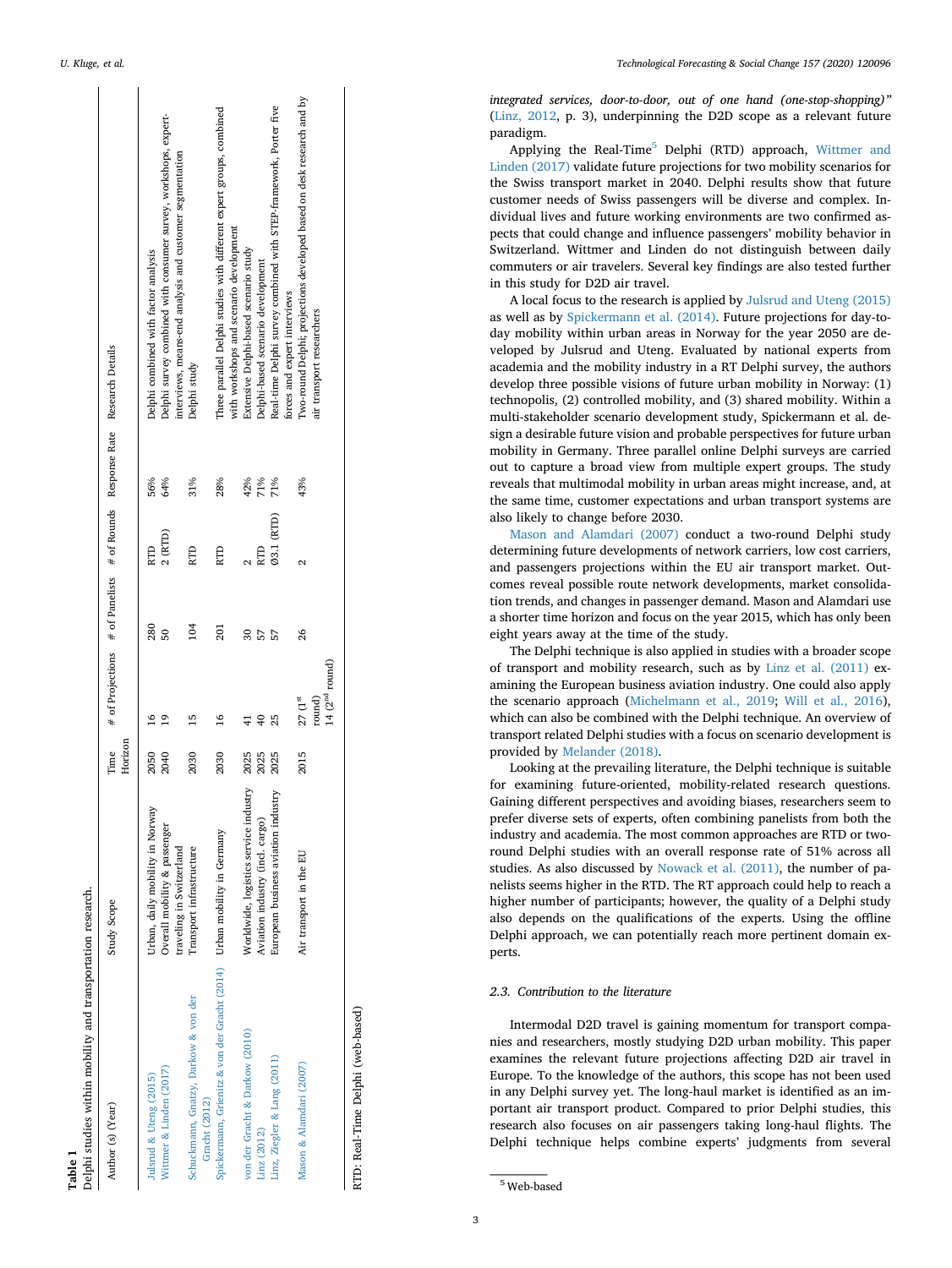<span id="page-3-1"></span>

**Fig. 1.** Design of this Delphi study, depicted as four-step research approach adapted from [von der Gracht and Darkow \(2010\).](#page-13-7)

transport providers, thus creating a D2D scope. Further, the research objective is not just to gain consensus among the experts but also to analyze which projections trigger diverse opinions. The theoretical contribution of this research to the literature on future mobility and for the industry is threefold. The findings contribute to (1) the current Delphi literature (and future-oriented research community) by applying a novel scope of D2D air travel; (2) exemplifying that the Delphi technique is a sufficient tool for capturing this broad scope, by surveying multi-stakeholder panelists; (3) the transport industry, by providing insights into possible future projections and elaborating on managerial implications.

## <span id="page-3-0"></span>**3. Delphi survey**

# *3.1. Future projections*

This Delphi study followed a four-step research approach ([Fig. 1](#page-3-1)). This section elaborates on the development of future projections (step one). To ensure data triangulation and to identify main focal points to discuss in the Delphi survey, the use of multiple sources for the development process is recommended [\(Belton et al., 2019;](#page-12-34) [Nowack et al.,](#page-12-32) [2011\)](#page-12-32). Hence, three sources were used here: (1) semi-structured expert interviews, (2) one exploratory expert workshop, and (3) a literature review providing theoretical background.

# *3.1.1. Expert interviews and expert workshop*

Expert interviews were used for this study in an exploratory way ([Bogner, Littig, & Menz, 2014](#page-12-35)). They helped to gain an understanding of how European D2D mobility could look in 2035, by incorporating the industry at an early stage of the research process and identifiying essential D2D travel trends to use as focal points for the projections. Of the 55 experts who were contacted,  $18^6$  agreed to be interviewed. Interviews were carried out via phone or face-to-face from March until October 2018. In line with the D2D scope, interviewees covered all segments of the travel chain. Representatives from public transport providers and car manufacturers covered airport access and egress modes (feeder traffic). Two airports and two airlines covered the airport transfer and the flight segment. Additionally, representatives of business to business (B2B) suppliers from the aviation and automotive industry, a mobility researcher, and five mobility experts on digitalization and marketing methods were included for a third perspective. All interviews were semi-structured, using the interview questionnaire as a guidance for the conversations ([Döring & Bortz, 2016](#page-12-8)). The regional focus was on the European travel market. After obtaining consent from experts, interviews were recorded and transcribed based on [Kuckartz \(2014\)](#page-12-36), who provides transcription rules focusing on content. The coding of the qualitative interview data was based on the summarizing and inductive category formation approach proposed by

[Mayring \(2014\).](#page-12-37) Based on findings of the expert interviews and the accompanying literature review, a first list of 51 projections was drafted. A further exploratory workshop, with two mobility researchers, was carried out in October 2018, revising all projections, suggesting additional projections, broadening the perspective, and breaking down the list to develop the questionnaire draft.

## *3.1.2. Delphi questionnaire*

As recommended by the literature [\(Belton et al., 2019](#page-12-34); [Frewer et al.,](#page-12-38) [2011\)](#page-12-38), to refine the questionnaire and to ensure plausibility, comprehensibility, and consistency, the draft questionnaire was pre-tested with two adequate experts, who were not part of the expert panel. Based on their feedback, minor modifications were carried out. Avoiding research fatigue and keeping the dropout rate low, the final list was shortened to 17 projections ([Table 2\)](#page-4-0). The final list is not exclusive nor exhaustive but covers essential future D2D mobility trends as identified. Projections are structured further to evaluate external factors impacting future D2D mobility. Adapted from [Linz \(2012\)](#page-12-24), the Social, Technological, Economic, Environmental, and Political development (STEEP) framework was used for an additional grouping. Most projections are assigned to the social and technological category, indicating these two as possible drivers for future D2D mobility.

Throughout the Delphi study, an annual GDP growth of 1.8% and a stable population (no strong growth or decrease) were expected. An annual Revenue Passenger Kilometers (RPK) growth at 3.1% were assumed as a proxy for air travel demand for the European market until 2035 (adapted from [Airbus 2018](#page-12-14) and United Nations [2017\)](#page-13-8). No financial crises, natural catastrophes, medical crises, nor terrorist attacks were assumed either. This scenario was added to the questionnaire so that experts could presume them to be framework conditions when completing it. Following, it is presented how interview data, findings from the literature review, and workshop insights were used to design the final projections.

# *3.1.3. Theoretical background: trends on the demand and supply side*

As argued by the interviewed experts, one major trend is the personalized journey, which provides a high customer benefit. Driven by the passenger, the transport market is considered to be transformed from offered mobility to demanded mobility. Customers want on-demand, flexible solutions, adaptable towards personal preferences. This trend is essential within the D2D context, as travel chains are individualized to a high degree depending on passenger type, itineraries, and available budget. The connected, personalized passenger journey is also discussed in the recent technical press [\(Schaal, 2019](#page-12-39); [Sheivachman, 2019](#page-12-40)). The increasing demand for personalized D2D journeys is hence further tested in the Delphi study (projection 1).

Several studies look into demographic trends in the context of travel. Millennials (young adults) are characterized by [Garikapati et al. \(2016\)](#page-12-41) as a generation owning less cars, traveling less, and spending more time at home. Their mobility behavior might change with age (early 30s) given a new life stage. At that point, Millennials are likely to adapt a similar mobility behavior as the prior generation. Due

<span id="page-3-2"></span> $^6$  The overall response rate is 33%. 17 expert interviews have been conducted within the CAMERA-project (H2020 "Aviation Research and Innovation Policy," GA769606).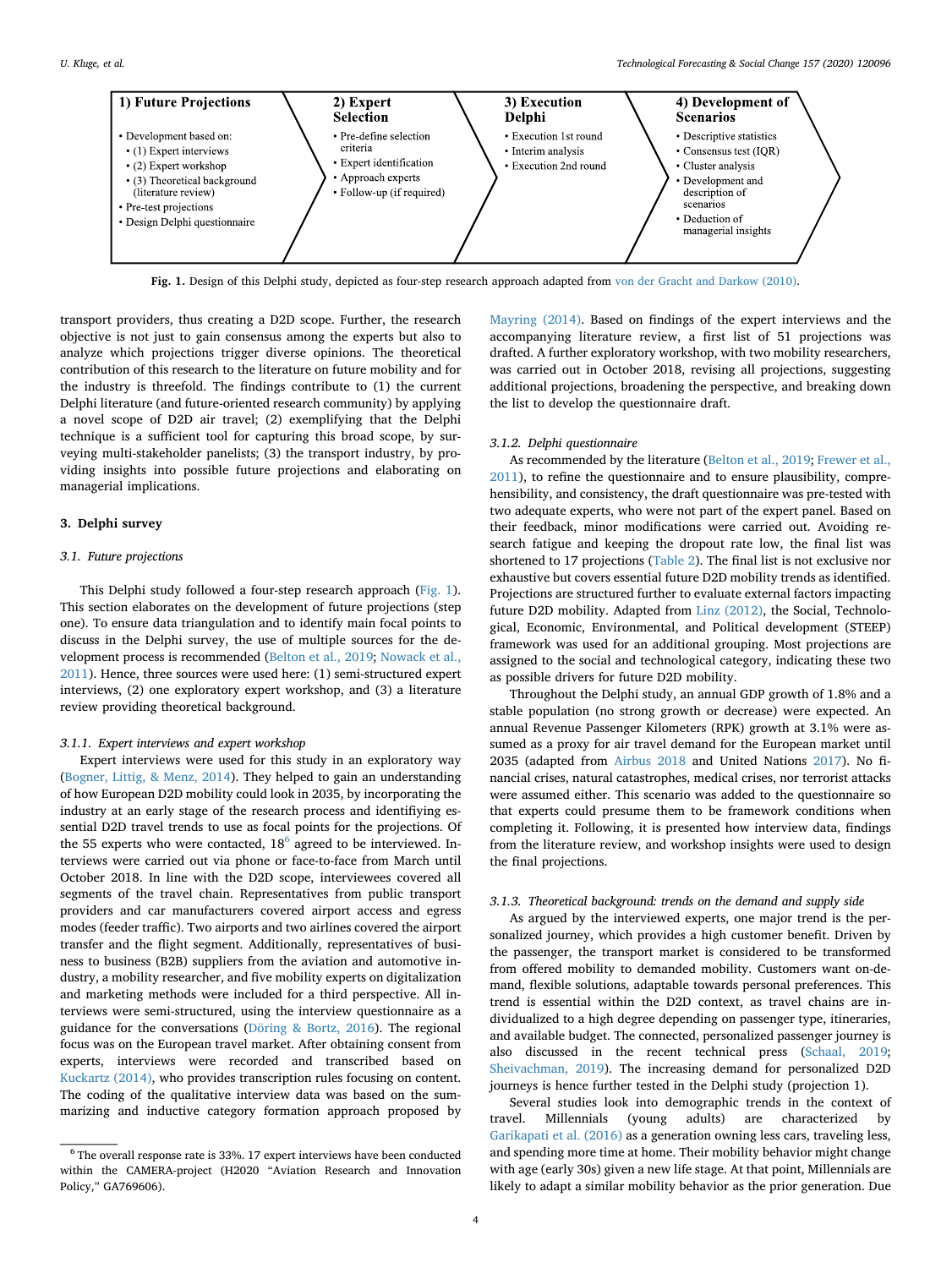<span id="page-4-0"></span>

| Χó.               | Projections (year 2035)                                                                                                                                                                                                           | Category (STEEP) | Demand / Supply<br>Side | Source                                                                                                       |
|-------------------|-----------------------------------------------------------------------------------------------------------------------------------------------------------------------------------------------------------------------------------|------------------|-------------------------|--------------------------------------------------------------------------------------------------------------|
|                   | In 2035, passengers will increasingly demand personalized D2D journeys (on-demand, flexible & adapted towards<br>personal preferences).                                                                                           | Social           | Demand                  | Schaal (2019), Sheivachman (2019)<br>Expert interviews                                                       |
| $\mathbf{\Omega}$ | In 2035, age will not define passengers' needs that much anymore.                                                                                                                                                                 | Social           | Demand                  | Garikapati et al. (2016), Siren and Haustein (2013, 2015), Wittmer and<br>Expert interviews<br>Linden (2017) |
| S                 | In 2035, gendered travel preferences within D2D journeys will increasingly differ from each other.                                                                                                                                | Social           | Demand                  | Scheiner and Holz-Rau (2017), Siren and Haustein (2013, 2015)<br>Expert interviews                           |
| 4                 | In 2035, novel working environments will influence requirements of business travelers on the D2D travel chain.                                                                                                                    | Social           | Demand                  | Sinicki (2019), Wittmer and Linden (2017)<br>Expert interviews                                               |
| 5                 | In 2035, passengers will increasingly demand to use travel time along their D2D journey as value-adding time<br>(such as for working, networking, education, etc.).                                                               | Social           | Demand                  | Bouwens et al. (2017), Tang et al. (2018)<br>Expert interviews                                               |
| م                 | In 2035, passengers will increasingly demand not just transportation services but comfort and convenience along                                                                                                                   | Social           | Demand                  | Expert workshop                                                                                              |
| L                 | in 2035, passengers will be increasingly price sensitive throughout the entire travel chain.<br>their D2D journey (such as options for sleeping and napping, comfortable seating, etc.).                                          | Economic         | Demand                  | Bouwens et al. (2017), Vink & Hiemstra-van Mastrigt (2011)<br>Conrady et al. (2013)<br>Expert interviews     |
| $\infty$          | In 2035, passengers will increasingly be willing to pay more for eco-friendly D2D journeys.                                                                                                                                       | Environmental    | Demand                  | Alcock et al. (2017), Büchs (2017), Lu & Wang (2018)<br>Expert interviews                                    |
| Ō                 | D2D journeys.<br>In 2035, passengers will increasingly provide private data to personalize their                                                                                                                                  | Technological    | Demand                  | Dolinayova et al., (2018); Javornik et al., (2018); Schulz et al., (2018)<br>Expert interviews               |
| $\approx$         | of passengers and completely<br>In 2035, internet-enabled mobility services will be the personal travel planner<br>control each aspect of their D2D journeys.                                                                     | Technological    | Demand                  | Linton & Kwortnik (2019)<br>Expert interviews                                                                |
| ።                 | In the context of increased automatization and digitalization in 2035, passengers will increasingly demand human<br>interaction throughout their D2D travel chain.                                                                | Technological    | Demand                  | Expert interviews                                                                                            |
| $\overline{c}$    | In 2035, advanced information and communications technology (ICT) will partly replace long-haul air travel for<br>private trips (such as holidays, visiting friends and relatives, etc.).                                         | Technological    | Supply                  | Voronkova (2018)<br>Expert workshop                                                                          |
| $\mathbf{13}$     | In 2035, autonomous mobility will facilitate D2D mobility                                                                                                                                                                         | Technological    | Supply                  | Young & Farber (2019)<br>Expert interviews<br>Expert workshop                                                |
| $\overline{1}$    | airlines, and travel platforms, will<br>In 2035, providers along a D2D travel chain, such as public transport, airports,<br>increasingly collaborate to offer integrated mobility products and services.                          | Economic         | Supply                  | Javornik et al. (2018)<br>Expert interviews                                                                  |
| $\overline{15}$   | In 2035, integrated offers around D2D mobility will become the competitive advantage for airlines.                                                                                                                                | Economic         | Supply                  | Javornik et al. (2018)<br>Expert interviews                                                                  |
| $\frac{6}{2}$     | In 2035, airlines, public transport, and airports will mainly focus on providing transport services. Tech companies<br>will take over additional services offered to passengers (such as on-board shopping, entertainment, etc.). | Economic         | Supply                  | Expert interviews<br>Chang (2017)                                                                            |
| 17                | In 2035, political frameworks will support integrated, seamless D2D mobility.                                                                                                                                                     | Political        | Supply                  | Expert workshop                                                                                              |

Table 2<br>Final projections of future European D2D air travel into the year 2035 and sources of development. Final projections of future European D2D air travel into the year 2035 and sources of development.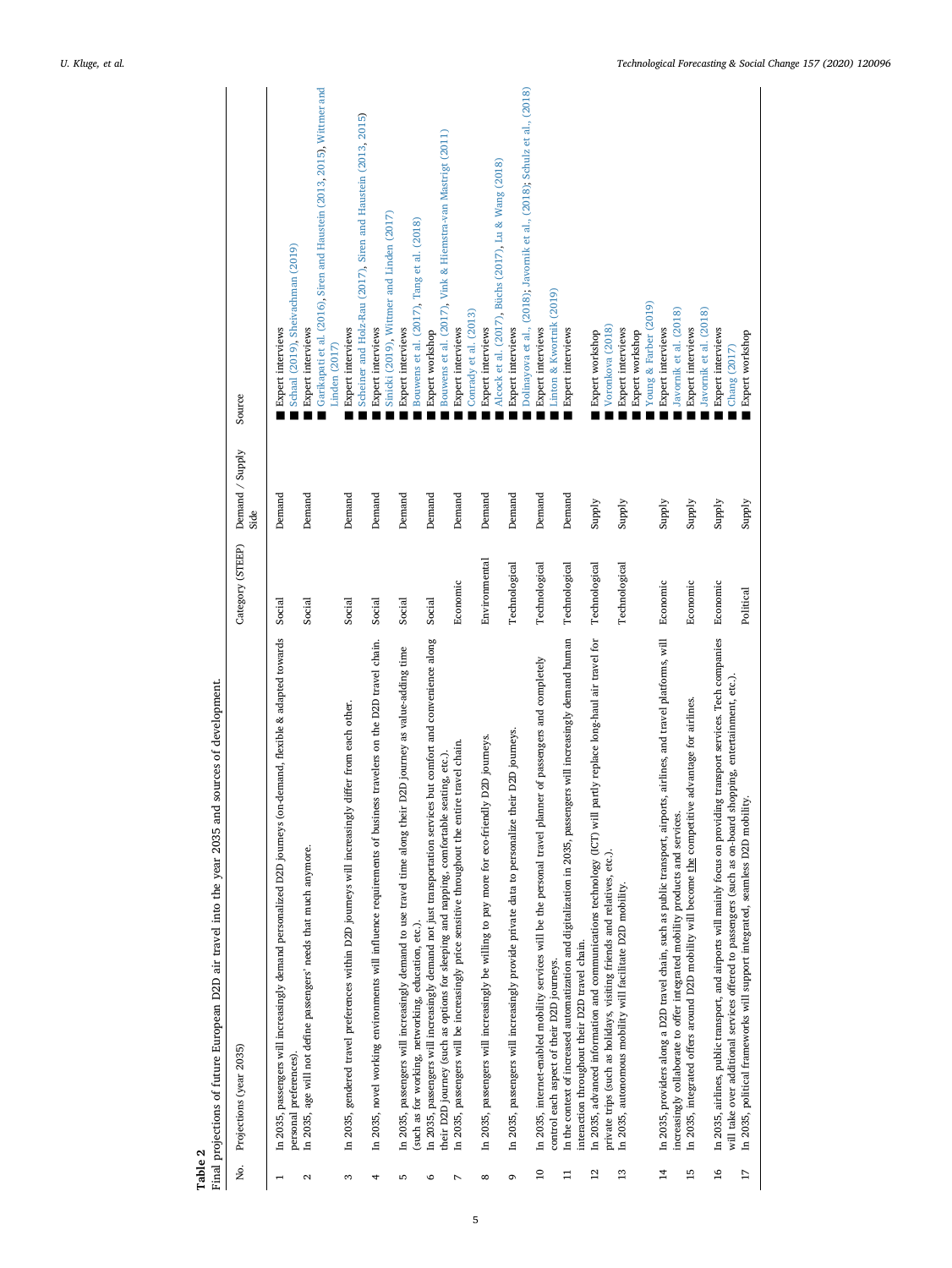to factors such as increased longevity and lifestyle changes, [Siren and](#page-12-42) [Haustein \(2013,](#page-12-42) [2015](#page-12-43)) show that the generation of Baby Boomers, entering retirement age, will be in turn very active in travel and leisure activities. Elderly passengers  $(50+)$  do not comprise a homogeneous segment but different sub-segments that behave increasingly atypically to their traditional patterns, described as down-aging by [Wittmer and](#page-13-5) [Linden \(2017\).](#page-13-5) Several interviewed experts predicted the retention of traditional segments with fragmented changes in the mobility behavior and lifestyle. Age might not be a differentiating characteristic for passengers' mobility needs; this trend is tested for D2D long-haul travel (projection 2).

Besides age, recent research shows gendered differences within mobility behavior. [Scheiner and Holz-Rau \(2017\)](#page-12-44) show that women's daily travel patterns are more complex compared to those of men. Women tend to conduct more trip chaining due to the increased number of tasks, with females still carrying out more family duties and having additional anchor points. Female travel behavior also differs in the older age cohort of the population [\(Siren & Haustein, 2013,](#page-12-42) [2015](#page-12-43)). Findings from expert interviews predict a further growth in female business travelers. Women have differentiated travel needs along the travel chain (focusing more on healthy offers and safety), but air travel with its surrounding infrastructure (physically and service-wise) is still male-oriented, leading to possible future pain points for the increasing number of female business passengers. It is hence explored if gendered preference might develop in the future (projection 3).

As a side finding, future passenger segments were identified during the expert interviews. One of these was the business traveler segment, which already exists today. [Wittmer and Linden \(2017\)](#page-13-5) identified, in a former Delphi study, that new working environments might possibly influence the mobility behavior of the Swiss market in 2040. The new era of the gig economy (defined as an employment system with many temporary, short-term contracts, often applicable to tech professionals ([Sinicki, 2019](#page-12-45))) is considered by the experts to be a high growth market. Self-employed experts and freelancers are mobile, and hence, travel increasingly for temporary, short-term project work and engagements. Some of these gig workers might not have places of permanent residence, creating new customer needs along the journey, such as mobile offices, luggage storage, showers, or medical care. It is tested if such novel working environments could influence requirements of business travelers (projection 4).

Time is already identified as a main driver in the current D2D travel literature, mostly with respect to time saving. Interviewed experts however elaborated on the requirement of passengers to spend actual travel time in a value-adding way, such as for working or entertainment, instead of losing time while traveling. As seen in examples for high-speed rail and long-haul flights, this can vary as preferences for on-board activities are diverse [\(Bouwens et al., 2017;](#page-12-46) [Tang et al., 2018](#page-13-9)). For long-haul D2D travel, creating value-adding time is essential for the actual long flight but challenging for all transport modes along the journey. Hence, this possible challenge is also tested in the Delphi study (projection 5).

Moreover, the personal comfort levels during different activities and flight phases of long-haul flights varies [\(Bouwens et al., 2017;](#page-12-46) [Vink &](#page-13-10) [Hiemstra-van Mastrigt, 2011\)](#page-13-10). Legroom, seats, hygiene, and crew behavior are influential comfort factors in an aircraft cabin [\(Vink &](#page-13-10) [Hiemstra-van Mastrigt, 2011](#page-13-10)). Next to the actual transport service of providers, researchers from the expert workshop discussed the hypothesis, whether this would become a demand covering the entire travel chain in 2035. Hence, comfort as a demand driver is tested in the Delphi study (projection 6).

Besides, the price sensitivity of airline passengers is currently high ([Conrady et al., 2013](#page-12-47)), and the majority of interviewed experts argued that this could be an upcoming challenge for the transport industry. Mobility is already a commodity and providers need to offer an entire travel experience to differentiate their products on the market. Next to ticket fares, parking charges at airports can also be extremely high, as

parking time increases when traveling long-haul. With regard to access and egress modes, emerging mobility platforms and sharing modes offer feeder traffic at low costs, competing with public transport fares. This increasing price sensitivity is verified in this Delphi study (projection 7).

Another aspect is the mitigation of self-generated emissions by passengers, particularly applicable to the scope of this study as longhaul air traffic has generated more than 30% of the total fuel burn, and subsequent CO<sub>2</sub> emissions, of global air transport ([BADA, 2019](#page-12-18)). Passengers' mitigation strategies could be paying for voluntary carbon offsetting schemes [\(Lu & Wang, 2018\)](#page-12-50), or reducing the personal propensity to fly [\(Büchs, 2017](#page-12-49)). Studies show that passengers continue to fly despite concerns about their known personal impact on climate change [\(Alcock et al., 2017\)](#page-12-48); this is known as the value-action gap ([Büchs, 2017\)](#page-12-49). As the environmental aspect was also seen as a major challenge for the overall transport system by interviewed experts, and is currently highly debated by society at large in many parts of the world, the increasing willingness of passengers to pay more for environmentally friendly travel is tested in the Delphi study (projection 8).

To provide tailored mobility solutions and to create a personalized journey experience, transport providers have already started to use the passenger data available to them, gathered from the booking process and loyalty programs, traffic data, and in-house survey results. Secondary data, from other mobility companies, competitors, or market research companies, is also accessed. To offer a true personalized journey, providers need all D2D information from the passenger side ([Javornik et al., 2018\)](#page-12-3), but the willingness to share data between providers is still low [\(Dolinayova et al., 2018;](#page-12-19) [Schulz et al., 2018](#page-12-20)). Interviewed experts also considered data security regulations, increased competition, lack of in-house data analytic skills, and customer data security concerns as possible drawbacks. It is hence to be tested, if future passengers would be willing to provide data for personalization (projection 9).

Interviewed experts foresaw personal mobile devices or travel platforms to become interim media for travel planning and managing, schedules knowledge, and other D2D information, to provide seamless mobility solutions. Such 'travel buddies' will also adopt to individual preferences and possible disruptions during the journey, translating between the demand and supply sides. It could also be considered as a solution for regulating societal interests, such as avoiding overcrowded stations and intersections or for choosing environmentally friendly routes. There is still a supplier–user gap, partly as it is challenging to keep information on mobile devices up to date [\(Linton &](#page-12-51) [Kwortnik, 2019](#page-12-51)). It is tested if internet-enabled mobile services could become personal D2D travel planners (projection 10).

In times, with automatization and digitalization as driving trends in the travel industry, processes and touch points along the travel chain will increasingly be replaced by machines. However, interviewed experts argued that human contact would still play a vital role for passengers in the future, especially for customers who experience a high amount of stress at the airport, such as children traveling alone or sporadic flyers. Human touch could become a main differentiator for transport providers and is hence investigated for future D2D air travel (projection 11).

Conversely, during the expert workshop, concerns arose that advanced information and communications technologies (ICT), such as augmented and virtual reality (AR, VR), could partly replace long-haul air travel for holidays or visiting friends and relatives. VR-glasses replacing tourism has several advantages, such as virtual tours to museums and difficult to reach cultural heritage sites or offering remote tourism to the disabled and the elderly ([Voronkova, 2018](#page-13-11)). Yet it seems uncertain how ICT and virtual tourism might replace air travel for private purposes and hence it is tested (projection 12).

Emerging mobility concepts, such as ride-railing, can alter passengers' travel desires and mobility patterns [\(Young & Farber, 2019](#page-13-1)).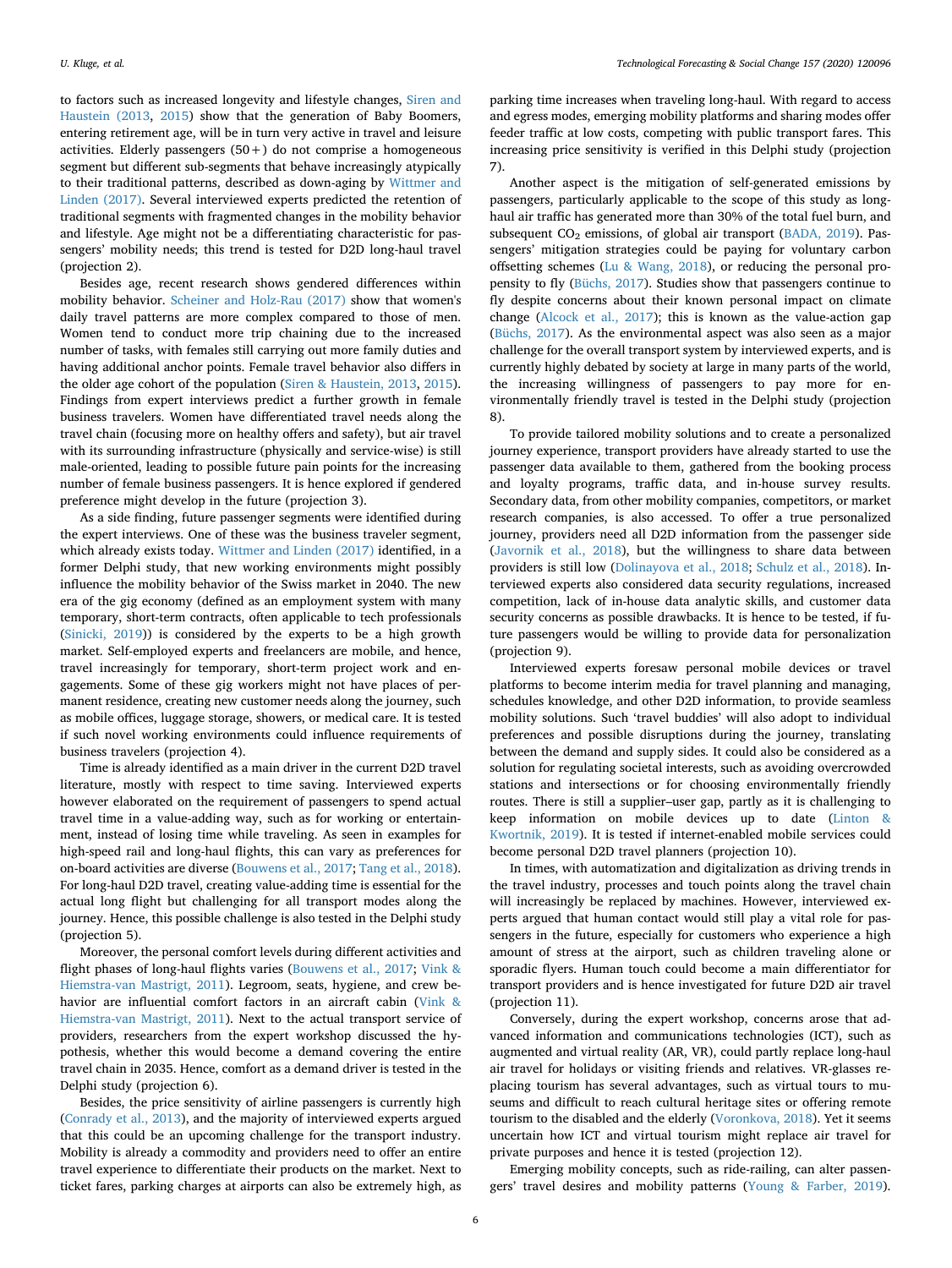Advanced technology, such as autonomous vehicles, might further facilitate D2D mobility and offer innovative modes for access and egress. Experts stated that either existing modes could be used differently (like cars) or new forms of mobility could emerge (such as urban air mobility). Such modes of the future, primarily with focus on autonomous vehicles (AVs) providing airport access and egress, are seen as valueadding facilitators for travel time use within the travel chain. Further customer benefits are the availability of AVs at any time and the low costs. The effect of those on D2D is tested in the Delphi study (projection 13).

The digital transformation allows airlines and ground transport to work better together within a connected ecosystem [\(Javornik et al.,](#page-12-3) [2018\)](#page-12-3). In fact, partnerships between providers were seen as necessary for providing a true D2D experience (see projection 9) but also as challenging by the interviewed experts. Some D2D mobility products, based on partnerships, already exist. It is tested if providers increasingly collaborate to increase D2D services (projection 14).

Interviewed experts also argued that such integrated offers around D2D mobility could become a competitive advantage for airlines. As discussed in the literature, airlines should start to change their management mind-set towards creating true value for their passengers ([Javornik et al., 2018](#page-12-3)). Mobility is already a commodity and providers need to offer an entire travel experience to differentiate their services. This hypothesis is also assessed by the Delphi panel (projection 15).

This trend could also develop differently. In 2035, airlines, public transport, and airports could mainly focus on providing the pure transport services of D2D. Tech companies could take over additional services offered to passengers, such as on-demand, on-board entertainment by the movie streaming provider Netflix, who has already partnered up with airlines ([Chang, 2017\)](#page-12-52), as they already have passengers' data and know the customers' preferences. This counter-trend proposed by the interviewed experts is tested in the Delphi (projection 16).

Autonomous driving (see projection 7) is seen by experts to be market-ready in ten to fifteen years. The technology already exists, but official regulations in terms of usage and safety are not currently in place. Mobility platforms and emerging sharing modes covering access and egress might require further regulations. As discussed in the expert workshop, political frameworks could be an enabler of enhanced D2D mobility. The Delphi tests if political frameworks could support D2D mobility (projection 17).

#### *3.2. Expert selection*

The identification of experts was based on two sources, desk research (LinkedIn and conference participation lists) and the personal networks of the authors. As shown in [Section 2,](#page-1-3) it seems beneficial to include multi-level perspectives in the expert panel to avoid biases. To ensure such heterogeneity, approached experts had to have an academic background, represent a transport company, work as futurists, or work in mobility consultancy. To capture a true D2D focus as was done in the expert interviews, the selected experts represented a diverse set of means of transport, such as public transport, air (airports and airlines), automotive, and their suppliers. Another pre-selection criterion was the European scope, panelists should mainly have been based and/ or worked in Europe. Experts should also have profound mobility expertise, assured via their curriculum vitae.

A total of 45 experts participated in the first survey round of the 113 experts contacted via e-mail, phone, or in person. Due to too many missing answers, two questionnaires were eliminated, leading to a total of 43 participants in round one (response rate 38%). Of those, 504 comments out of 731 possible comments were provided (comment rate 69%). Such high comment rate could be an indicator of a high level of involvement from the experts. In the second round, 5 experts dropped out (dropout rate 12%), leading to 38 final participants and to an overall response rate of 34%. The experts had, on average, 14 years of

experience within the mobility sector, ranging from 3 years to over 40 years. 31 participants rated their own expertise for answering the questions as 'high' or 'very high', six assessed their expertise as 'basic' and one as 'low'[7](#page-6-0) . 39% of the panelists were female. The divisions of panelists by industry segment and job level are depicted in [Table 3.](#page-6-1)

# <span id="page-6-1"></span>**Table 3**

| Delphi participants by industry segment <sup>8</sup> and job level. |
|---------------------------------------------------------------------|
|---------------------------------------------------------------------|

| Industry/mode (most<br>applicable) | $N$ (in %) | Position                 | $N$ (in %) |
|------------------------------------|------------|--------------------------|------------|
| Research facility or<br>university | 16 (42%)   | Researcher (PhD $/$ Dr.) | 8 (21%)    |
| Public transport                   | 5(13%)     | Employee                 | 7(18%)     |
| Supplier                           | 4(11%)     | Middle Management        | 5(13%)     |
| Airport                            | 3(8%)      | Researcher (Prof.)       | 4 (11%)    |
| Consulting                         | 3(8%)      | Top Management           | 3(8%)      |
| Automotive                         | 3(8%)      | Researcher (Doctoral     | 3(8%)      |
|                                    |            | Student)                 |            |
| Other                              | 2(5%)      | Consultant               | 3(8%)      |
| Airline                            | 1(3%)      | Futurist                 | 3(8%)      |
| Futurist                           | 1(3%)      | Other                    | 2(5%)      |

## *3.3. Execution of the Delphi study*

Various Delphi techniques have evolved next to the traditional approach, as published by Linstone and Turoff ([Linstone & Turoff, 1975](#page-12-9); [Rowe & Wright, 2011](#page-12-53)). For the purpose of this study, a two-round Delphi technique was applied. As the overall research goal was not to gain consensus among all experts, the Delphi was pre-limited to two rounds. Three rounds or more were not considered able to increase the quality of the findings but could have increased the risks of research fatigue and panelist dropout. Hence, rounds were capped to avoid a high panel motility.

The final Delphi questionnaire for the first round was created as a read-only word form and distributed to experts via e-mail, along with a covering letter containing information concerning the scope of the study, an overview of the research approach, and information to preserve anonymity and confidentiality. The first part provided a future scenario, as described above, as well as instructions for the answering process. In the main part, experts were asked to evaluate the expected probability (P), impact (I), and desirability (D) for each projection on a seven-point Likert scale, providing sufficient variance for the experts' answers. Depending on the estimation, the value 1 was defined as 'not probable', 'very weak', or 'very undesirable'. Respectively, the value 7 was defined as 'very probable', 'very strong', and 'very desirable'. As seen in other transport-related Delphi studies such as [Schuckmann et al. \(2012\)](#page-12-33), providing a written justification in support of the personal assessment was optional. In the second part of the questionnaire, basic socio-demographic information was requested, such as gender, position, type of company, years of experience in the mobility industry, and a self-assessment of the experts' expertise measured on a five-point Likert scale, going from 'very low' (1) to 'very high' (5).

To guarantee anonymity and an unobstructed process, the entire Delphi process was coordinated by a moderator who was not part of the panel. The first round was conducted between October 2018 and November 2018 and the second round between December 2018 and January 2019. In order to gain as many participants as possible, at least one e-mail reminder was sent to the contacts for each round.

<span id="page-6-0"></span><sup>7</sup> Due to the careful usage of prior expert selection criteria, the low self-assessment response of one participant could be explained through a higher degree of critical self-assessment of one's own competence and expertise.

<span id="page-6-2"></span> $8$  Due to rounding  $>100\%$ .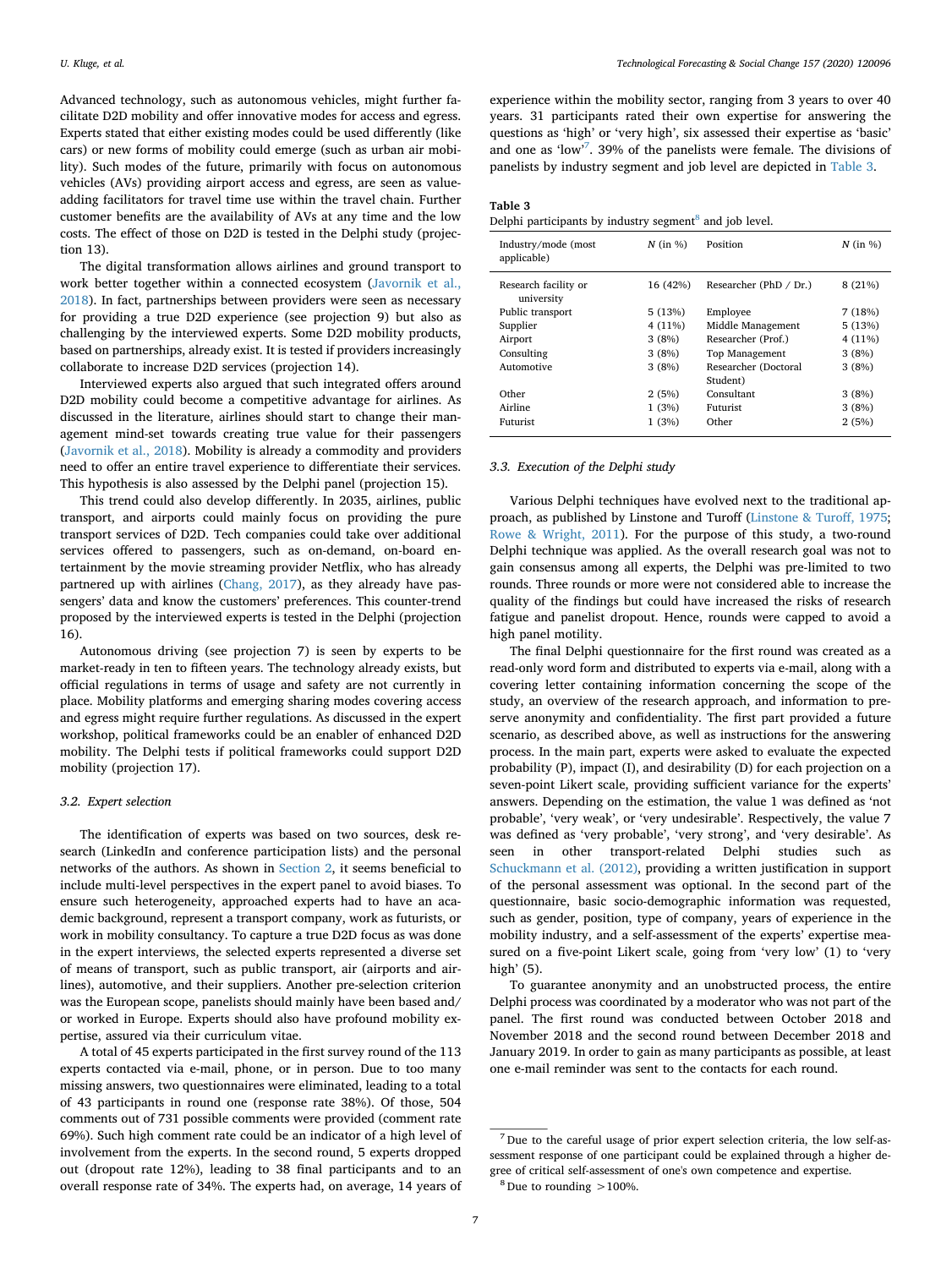#### *3.4. Interim analysis*

Based on guidelines by [Häder \(2009\)](#page-12-54), participants received controlled feedback in the second round. The spread of the aggregated results in format of histograms, the means, the minima and maxima of all answers, a summary of all comments regarding each projection as well as the position of one's own response compared to overall results, were provided. In line with the approach of the Delphi technique, experts had the possibility of revising their estimations, based on the additional information provided. Participants were also invited to leave a comment in case they wanted to adapt answers. Although the dropout rate between the two rounds was unexpectedly high, experts provided estimations for all projections in the second round, leading to a dataset without any missing values. This can be seen as an indicator of a high panelist engagement level.

# <span id="page-7-0"></span>**4. Development of scenarios**

## *4.1. Descriptive statistics*

Before analysis, the data from both rounds was checked for errors ([Häder, 2009](#page-12-54)). Descriptive statistics, such as the calculations of the means, medians, and standard deviations (SD), were generated. The interquartile range (IQR) was used as the measurement of consensus. The change in the standard deviation between rounds was used as a measurement of convergence. An extract of the results is depicted in [Table 5](#page-9-0), including the short title of respective projections.

As all estimations were measured on the seven-point Likert scale, a standardization of the data was not necessary. After round two, a decrease in the standard deviation (measured in the % SD change) of the probability was observed for eleven projections, indicating a convergence of estimations among the experts. Comments of participants on the rationales behind why they altered their estimations in the second round supported this. The strongest convergences between the rounds were measured for projection 9 (private data) with a decrease in SD of 13.16%, projection 11 (automatization and digitalization) with a decrease in SD of 10.49%, and for projection 4 (novel working environments) with a decrease in SD of 7.23%.

Most projections were considered to have an average impact greater than or equal to 5, which is equivalent to 'somewhat strong' or stronger, indicating that relevant projections were addressed in the Delphi. The strongest impact was estimated for projection 9 (private data) with a mean of 6.13 and for projection 14 (collaborate mobility providers) with a mean of 6.13. Projection 14 (collaborate mobility providers) was also considered as the most desirable development for D2D journeys in 2035 (D = 6.18). Although projection 8 (eco-friendly journeys) was estimated as only 'somewhat probable' ( $P = 4.76$ ), it was the second most desirable development according to the experts ( $D = 6.03$ ).

Plotting the mean of probability versus the mean of impact revealed an almost linear development within the data [\(Fig. 2](#page-8-0)). Each number in the scatter plot indicates the corresponding projection. Projections with a lower mean of probability went along with a rather weak impact and vice versa. For instance, projection 3 (gender) was estimated to have the lowest probability to occur in 2035 and would also have the lowest impact. As also seen in [Table 4](#page-8-1), projections that reached consensus showed higher impact and probability estimations, indicated in [Fig. 2](#page-8-0) by the dashed line.

The measurement of consensus is a key component in analyzing Delphi results, and the IQR is a widely accepted and largely used classification for this purpose [\(von der Gracht, 2012](#page-13-12)). A small IQR indicates a large consensus among the panelists. As seen within other Delphi studies using a seven-point Likert scale [\(Vet et al., 2005](#page-13-13)), the threshold for reached consensus of  $IQR \leq 1$  was used. Projections with higher IQR values were not considered in scenario development. In round one, consensus was obtained for projection 1 (personalized D2D journeys), projection 4 (novel working environments), projection 5 (value-adding time), projection 10 (internet-enabled mobility services), and projection 14 (collaborate mobility providers). Although the panel was rather diverse, consensus was obtained for two additional projections (6 and 16), after the second round. All projections

reaching the threshold were related to changing passenger needs, novel business models, and technology; many were driven by digitalization, such as internet-enabled D2D mobility services, or new service offers by tech companies. Additional descriptive statistics were conducted with these seven projections, including checking for correlations and developing boxplots to depict outliers.

#### *4.2. Diverging opinions among experts*

More than 50% of projections did not meet the IQR threshold, which could have been an indicator of remaining high levels of uncertainty among the experts. The highest IQR values, thereby showing the strongest divergence of opinions among the experts, were measured for the estimated probability of projection 3 (gender), projection 12 (ICT), and projection 2 (age).

Despite evidence from previous research ([Scheiner & Holz-Rau, 2017](#page-12-44); [Siren & Haustein, 2013,](#page-12-42) [2015](#page-12-43)), experts did not collectively agree on future travel preferences differentiated by gender, within D2D journeys in 2035. One reason could be that trip chaining, as explored by [Scheiner and Holz-](#page-12-44)[Rau \(2017\)](#page-12-44) as a reason for gendered mobility behavior, is less relevant in long-haul, D2D travel. Experts stated that gender will generally be less important in the future and travel preferences will be shaped by other factors such as age, education, income, available free time, and lifestyle. However, the opposing point of view considered women would form a major customer segment in the future, providing opportunities for service differentiation among providers and opening up new revenue streams.

Experts did not always foresee ICT replacing long-haul air travel for private purposes, regardless of advantages elaborated earlier ([Voronkova, 2018](#page-13-11)). Whereas some imagined trips being replaced by VR and AR, partly due to increased prices for personal travel, others considered human interactions and personal experience on-site as irreplaceable. Advanced ICT was also considered to become a complement rather than a substitute, increasing the number of contacts and therefore the desire to meet in person and to explore new distant travel destinations. However, regarding business trips only, several experts estimated a decrease here due to advanced ICT, indicating that the trip purpose will still be an important component in future mobility.

Finally, experts had diverse opinions on if age would still define passengers' needs in future D2D travel. Literature suggests that age might not necessarily influence mobility behavior, due to factors such as new life stages or the down-aging effect ([Garikapati et al., 2016;](#page-12-41) [Siren &](#page-12-42) [Haustein, 2013,](#page-12-42) [2015;](#page-12-43) [Wittmer & Linden, 2017\)](#page-13-5). These findings were not confirmed in the Delphi study. Some panelists argued that age might not be as important anymore and cultural background, trip purpose, or affinities towards specific services will drive passengers' needs. Others saw future passengers merge to one potential customer group reducing complexity. Conversely, experts also elaborated that elderly passengers have specific needs and those will continuously influence their travel, such as health status or travel budget. Particularly in an aging society, the needs of older people should be considered. For instance, autonomous driving vehicles will offer personalized D2D service to different age groups, such as to the elderly or children traveling alone, providing the possibility to participate in road traffic without the ability to drive a vehicle.

# *4.3. Cluster analysis and scenarios*

To detect structure in the data, various cluster algorithms<sup>9</sup> were tested, considering average probability, impact, and desirability from projections that reached the consensus threshold. Where necessary, several clustering validity indices were applied determining the optimal number of clusters in line with the majority rule by [Charrad et al. \(2014\).](#page-12-55) After comparing resulting classifications, the

<span id="page-7-1"></span><sup>&</sup>lt;sup>9</sup> fuzzy clustering, hierarchical clustering, k-means clustering, partitioning around medoids (PAM clustering)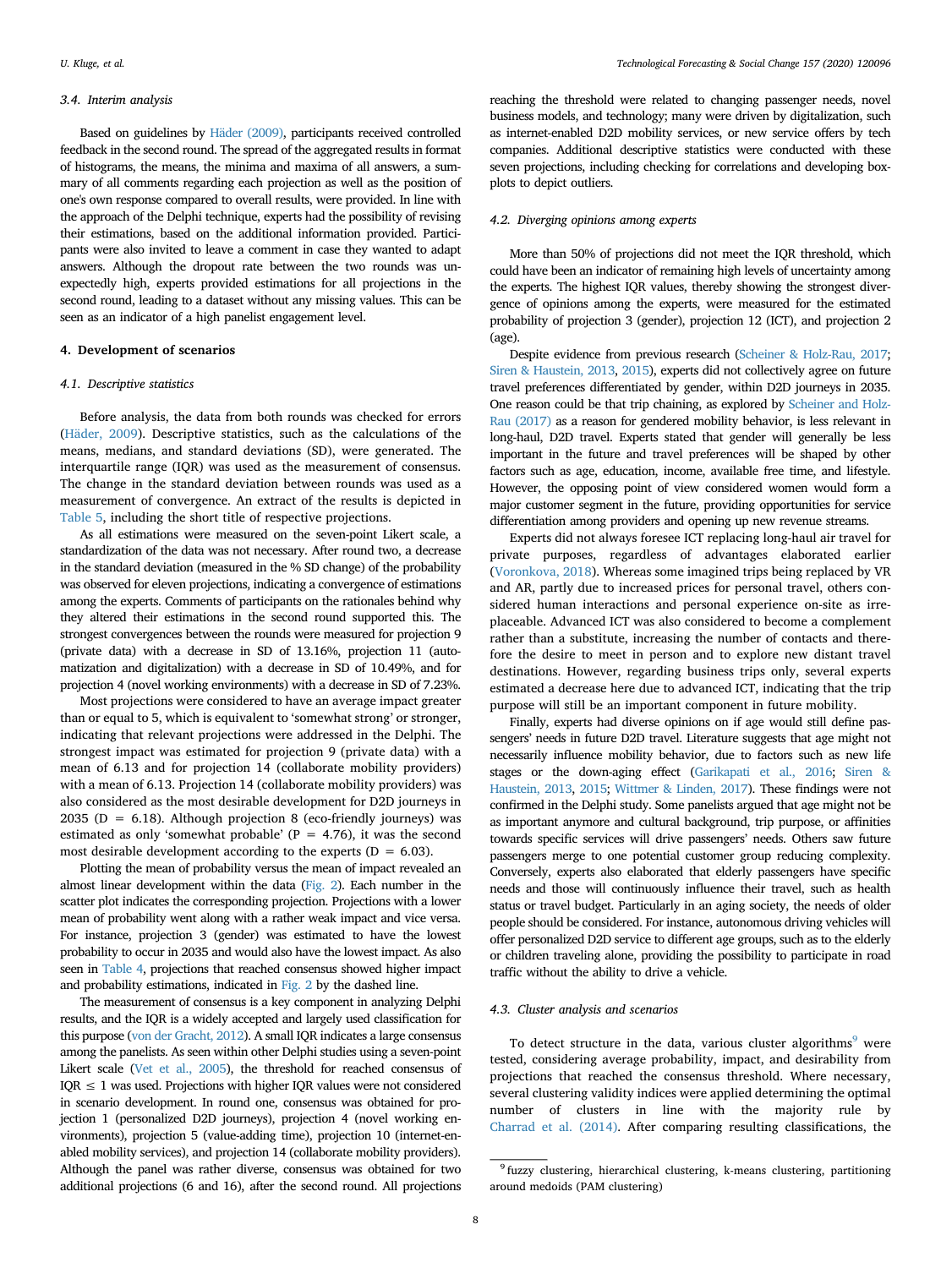<span id="page-8-0"></span>

**Fig. 2.** Scatter plot (all 17 projections).

# <span id="page-8-1"></span>**Table 4**

Quantitative results (extract).

|                                        | P round 1<br>$(N = 43)$ |                |      |           | P round 2<br>$(N = 38)$ |        |      |           |                      |          |                          |
|----------------------------------------|-------------------------|----------------|------|-----------|-------------------------|--------|------|-----------|----------------------|----------|--------------------------|
| Projection (short title)               | IQR                     | Median         | Mean | <b>SD</b> | <b>IQR</b>              | Median | Mean | <b>SD</b> | SD change (in $\%$ ) | I (mean) | $\overline{D}$<br>(mean) |
| 1. Personalized D2D journeys           | $\mathbf{1}$            | 6              | 6.19 | 1.03      | $\mathbf{1}$            | 6      | 6.18 | 1.06      | 2.91                 | 5.84     | 5.58                     |
| 2. Age                                 | 3                       | 3              | 3.3  | 1.61      | 3                       | 3      | 3.32 | 1.54      | $-4.35$              | 4.53     | 4.32                     |
| 3. Gender                              | $\overline{4}$          | 3              | 2.98 | 1.71      | 2.75                    | 3      | 2.87 | 1.61      | $-5.85$              | 3.53     | 3.53                     |
| 4. Novel working environments          |                         | 6              | 6.02 | 0.83      | 0.75                    | 6      | 6    | 0.77      | $-7.23$              | 5.66     | 5.37                     |
| 5. Value-adding time                   |                         | 7              | 6.44 | 0.85      | 1                       | 7      | 6.45 | 0.83      | $-2.35$              | 6.03     | 5.76                     |
| 6. Comfort and convenience             | $\overline{2}$          | 6              | 5.79 | 1.26      | 1                       | 6      | 5.87 | 1.28      | 1.59                 | 5.66     | 5.61                     |
| 7. Price                               | $\overline{2}$          | 5              | 5    | 1.18      | 2                       | 5      | 5.13 | 1.19      | 0.85                 | 5.03     | 4.26                     |
| 8. Eco-friendly journeys               | $\overline{2}$          | 5              | 4.72 | 1.37      | 1.5                     | 5      | 4.76 | 1.34      | $-2.19$              | 5.08     | 6.03                     |
| 9. Private data                        | $\overline{2}$          | 6              | 5.98 | 1.14      | 2                       | 6      | 6    | 0.99      | $-13.16$             | 6.13     | 4.82                     |
| 10. Internet-enabled mobility services |                         | 6              | 6.14 | 1.1       |                         | 6      | 6.11 | 1.16      | 5.45                 | 6.08     | 5.29                     |
| 11. Automatization and digitalization  | 2.75                    | 4              | 3.69 | 1.62      | 2                       | 4      | 3.74 | 1.45      | $-10.49$             | 4.63     | 4.21                     |
| 12. ICT                                | 3                       | 3              | 3.33 | 1.68      | 3                       | 3      | 3.37 | 1.65      | $-1.79$              | 4.24     | 3.71                     |
| 13. Autonomous mobility                | $\overline{2}$          | 6              | 5.95 | 1.09      | $\mathbf{2}$            | 6      | 5.95 | 1.14      | 4.59                 | 6.08     | 5.79                     |
| 14. Collaborate mobility providers     | 1                       | $\overline{7}$ | 6.14 | 1.18      | 1                       | 7      | 6.13 | 1.23      | 4.24                 | 6.13     | 6.18                     |
| 15. Competitive advantage              | 2                       | 5              | 4.93 | 1.5       | $\overline{2}$          | 5      | 4.66 | 1.44      | $-4.00$              | 5.08     | 4.87                     |
| 16. Tech companies                     | 1.75                    | 5              | 4.6  | 1.53      |                         | 5      | 4.53 | 1.45      | $-5.23$              | 5.11     | 4.18                     |
| 17. Political frameworks               | $\overline{2}$          | 5              | 5.1  | 1.22      | 1.75                    | 5      | 5.08 | 1.17      | $-4.10$              | 5.53     | 5.74                     |

Desir.: desirability

IQR: interquartile range (Q3 – Q1)

SD: standard deviation (in %)

hierarchical clustering algorithm, using the Euclidean distance, and ward method<sup>10</sup> [\(Kaufman & Rousseeuw, 2005;](#page-12-56) [Ward, 1963\)](#page-13-14) proved to generate the most feasible results for this rather small dataset. Three future scenarios for D2D mobility in 2035 were developed: (1) personalized D2D travel, (2) integrated D2D travel, and (3) the game changer. These scenarios are not mutually exclusive but offer different perspectives on the future. Below, they are described in more detail, supported by the comments provided by the experts in their interviews and in the Delphi survey.

*(1) Personalized D2D travel:* Scenario one describes digital-controlled future D2D travel, focusing on high personalization and customer needs. The scenario was evaluated as, on average, probable to occur with a strong impact on D2D mobility offers, and as somewhat desirable

<span id="page-8-2"></span> $^{10}$  There are two algorithms for conducting ward clustering which can produce different outcomes. Please note that only Ward2 implements clustering after [Ward \(1963\)](#page-13-14) in R ([Murtagh & Legendre, 2014](#page-12-57)).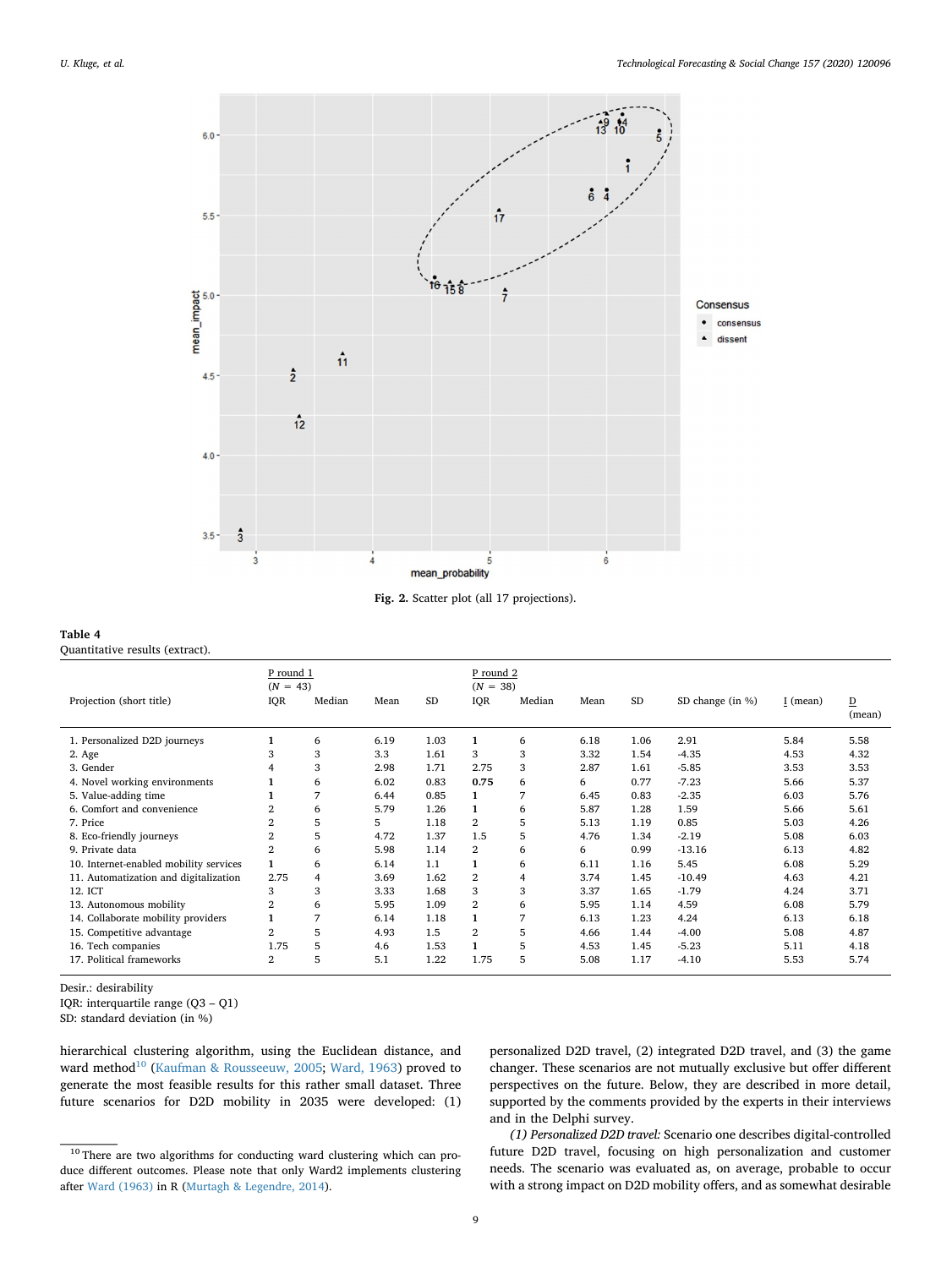Cluster statistics.

## <span id="page-9-0"></span>**Table 5**

| Scenario name               | Included projection | P (mean) | I (mean) | D (mean) |
|-----------------------------|---------------------|----------|----------|----------|
| (1) Personalized D2D travel | ,4,6,10             | 6.04     | 5.81     | 5.46     |
| (2) Integrated D2D travel   | 5,14                | 6.29     | 6.08     | 5.97     |
| (3) Game changer            | 16                  | 4.53     | 5.11     | 4.18     |

for travel providers and D2D mobility.

The overall trend of personalization and individualization was declared by the interviewed experts in the preliminary study. Journeys shall be, for instance, on-demand, flexible, and adapted towards personal preferences (projection 1). This trend was confirmed by the Delphi results. In fact, personalization and individualization are already observable today in other sectors and has started to influence mobility. In 2035, passengers will increasingly demand personalized D2D mobility. Digitalization, new technical solutions, and novel concepts of mobility (e.g., urban air mobility) will enable this development and make it easier to cater to different needs. However, some experts have concerns that personalized D2D journeys might be too complex in terms of technology used, planning, and implementation, and too expensive to achieve by 2035. Today, long-haul air travel takes up a small market share within the overall transport sector, and personalized D2D could be even less important compared to short-haul traffic, only being relevant for business travelers and wealthy private travelers. As elaborated in [Section 1,](#page-0-4) there are indicators of an increasing growth in longhaul routes [\(ACI, 2018](#page-12-16); [Airbus, 2018\)](#page-12-14), which might invalidate this argument.

In any case, digitalization will support personalized travel. Internetenabled mobility services will be the personal travel planners of passengers and completely control each aspect of their D2D journeys (projection 10). Developing a well-connected platform, allowing passengers to place all their inconvenient travel arrangements in the hands of technology in a single place, might create a new, improved travel experience. Real-time travel information and online navigation are two essential convenient aspects that will provide future passengers with significant benefits during entire journeys and will allow route optimization based on user preferences. Internet-enabled mobility services will also support seamless and intermodal mobility. Literature shows that passengers wish to receive more information on hospitality as well, such as restaurant recommendations or hotel information ([Linton &](#page-12-51) [Kwortnik, 2019\)](#page-12-51). This could also be considered to have been confirmed by the Delphi results here, as the travel planner would control each aspect of the D2D journey, including hospitality. Another aspect will be the quality of data and, in turn, the quality of services and reliability. Yet, there might be obstacles concerning the achievement of complete control of the journey, e.g., cooperation limits between operators and other factors discussed earlier in this paper.

Looking at different passenger profiles, novel working environments will influence the requirements of business travelers (projection 4). The impact of new working on corporate travel, driven, for instance, by the high growth market of the gig economy [\(Sinicki, 2019\)](#page-12-45), is huge and confirmed by interviewed experts and by the Delphi results. Flexible home office models with appropriate ICT might reduce the need to travel. On the other side, global collaboration could also promote mobility. Corporate passengers will expect a complete integration of their business life as travel time has long formed an unproductive part of working hours. This will also impact customers' preferences and the demand on public transport providers (e.g., to provide an office on rails), on airports (e.g., to provide co-working space), and in the cabin (e.g., to provide connectivity, space optimizing).

Passengers will also demand comfort and convenience along their D2D journey, such as options for sleeping and napping, or comfortable seating (projection 6). Looking specifically at long-haul air travel segments, some experts assume a reverting trend to more convenience

again. As the personal comfort level during different activities and flight phases varies [\(Bouwens et al., 2017](#page-12-46); [Vink & Hiemstra](#page-13-10)[van Mastrigt, 2011\)](#page-13-10), this will enable the opportunity for further differentiation, also to avoid the trend of commoditization of transport services, such as the long-haul air segment. One also needs to distinguish between the types of traveler. The available travel budget will, next to the travel purpose, influence customer demands. There will be price sensitive passengers, already existing today ([Conrady et al.,](#page-12-47) [2013\)](#page-12-47), but also those with a need to maximize the benefits.

*(2) Integrated D2D travel:* Scenario two focuses less on differentiated products from single mobility providers, rather on collaboration to offer integrated services and create valuable travel time. It was also assessed as a probable occurrence, with a strong impact on the market and as desirable for travel providers. Compared to scenarios one and three, the integrated D2D travel scenario was evaluated with the highest probability to occur and the strongest impact.

Passengers will increasingly demand to use travel time along their D2D journey as value-adding time, such as for working, networking, education, and other activities (projection 5). Travel is not just the mere transport from A to B, as already mentioned in scenario one, but how this time is being used. For that purpose, digitalization will be more advanced and seamless internet access throughout a journey will be a crucial requirement, as also discussed in the literature by [Javornik et al. \(2018\)](#page-12-3). Particularly applicable to long-haul air travel, this could also mean that the reduction in travel time might not be the highest priority anymore as longer travel times with a convenient working environment could be preferable to shorter travel times. At the same time, providers along a D2D travel value chain, such as public transport, airports, airlines, and travel platforms, will increasingly collaborate to offer integrated mobility products and services (projection 14). D2D travel affects various stakeholders and the growing passengers' demand for integrated services will drive the cooperation of multiple players further. For an integrated product, collaboration will be necessary, and the efficiency of the whole transport system can only increase in line with collaboration significant players. Some of those partnerships already exist ([Eurowings, 2018](#page-12-2); [Lufthansa, 2019](#page-12-1)). Data privacy laws, open APIs, open data, and global connectivity might enable this development. New political frameworks and guidelines (e.g. Flightpath 2050 by the European Commission [\(2011](#page-12-58))) need to support in order to overcome or manage diverging interests of the multiple stakeholders to be involved. Conversely, some experts have concerns that integrating these providers in the value chain is challenging, and that costs of integration would be higher than the benefits. Some envision third party integrators acting as the customer interface providing mobility services, combining different modes – with the risk of reducing mobility companies to pure logistics providers. Scenario three will elaborate on this further.

*(3) Game changer:* Scenario three contains an alternative future for 2035 towards a full monetization of the cabin by tech companies, disrupting the supply side along the travel chain and changing revenue streams for transport providers. This setting was evaluated as somewhat probable with a somewhat strong impact. Compared to scenario one and two, the game changer was the least desirable $^{11}$  $^{11}$  $^{11}$  one for the panelists.

Airlines, public transport, and airports will mainly focus on

<span id="page-9-1"></span> $^{11}$  A possible desirability bias is discussed in the limitations.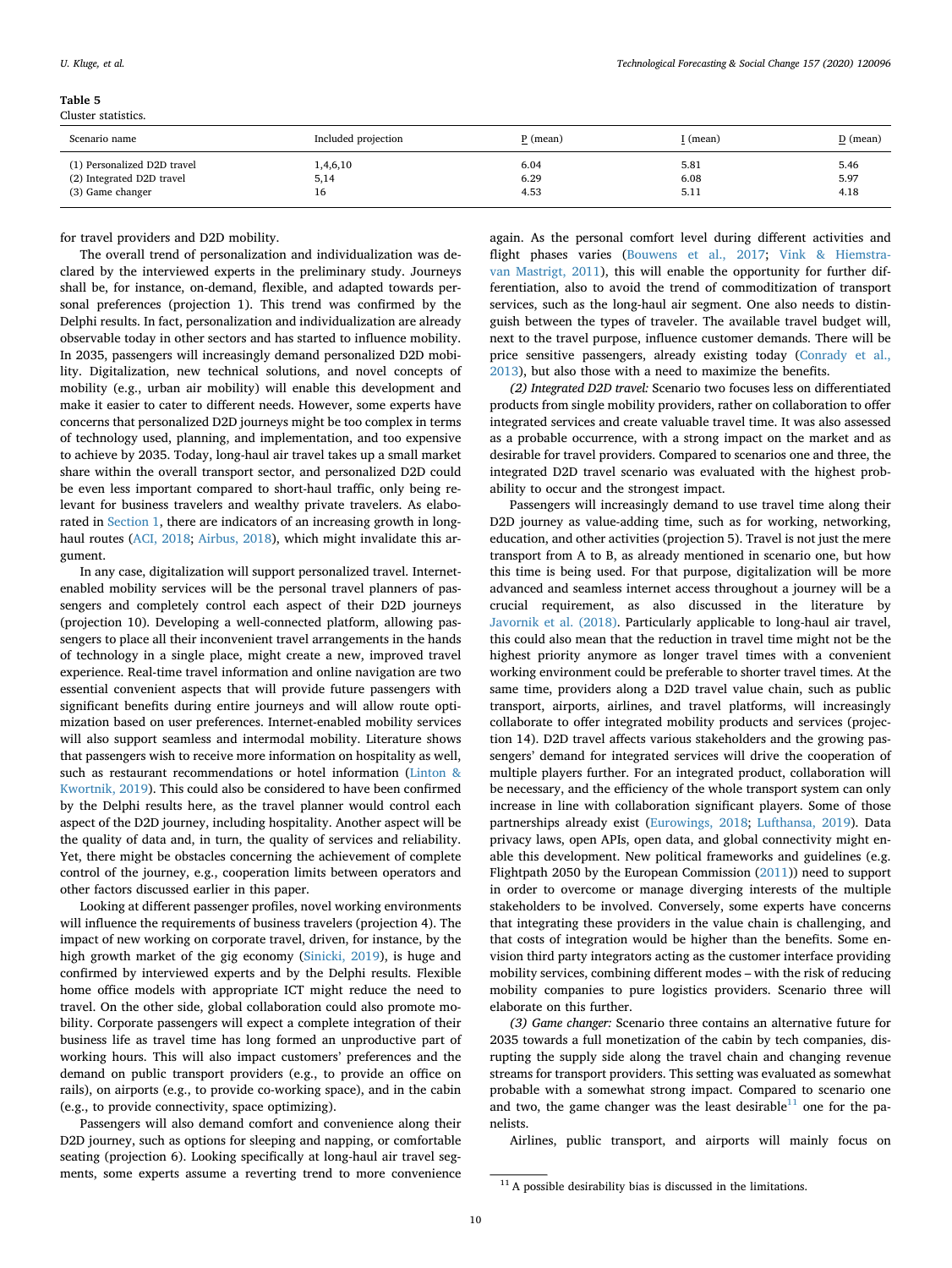providing basic transport services and tech companies, like Amazon or Google, will take over additional services offered to passengers, such as on-board shopping or entertainment (projection 16). Tech companies already provide a seamless and convenient booking experience today ([Javornik et al., 2018\)](#page-12-3). The customer interface creating a positive experience is the central value proposition here. Another business advantage for tech companies is the access to passengers' data and derived knowledge of customer preferences. Tech companies will be better positioned here and already have a head start today. In this scenario, the in-flight entertainment system will be relocated to personal devices, carried by each passenger, being equipped with applications from tech companies containing personalized content ready to use on-board and along the entire travel chain.

These three scenarios show possible developments in the future D2D air transport market. Whereas scenario one is focused on personalization and differentiated products and services offered by single mobility providers along the travel chain, scenario two focuses more on collaboration and partnership between providers to deliver integrated offers. Scenario three downgrades mobility companies to be purely transport providers with ancillary products only accessible through collaboration with tech companies. Looking at commonalities between the scenarios, one can conclude that digitalization and personalization will be significant drivers for future D2D travel. The 'annoying' travel time shall be used as pleasantly as possible: either for working, relaxing, or entertainment, which will be challenging to offer at all touch points across the travel chain. Flexible use of travel time according to personal preferences might be the key in all three scenarios, also showing that the projections are interlinked with each other. In addition, one still needs to distinguish between the types of traveler (business vs. leisure), the available travel budget (low-cost vs. premium) and travel distance (short-haul vs. long-haul).

### *4.4. Managerial insights*

Forecasting tools are essential for long-term planning. Additionally, scenarios are helpful for organizations to gain deeper understandings of potential future business environments [\(Sarpong & Amankwah-](#page-12-59)[Amoah, 2015](#page-12-59)) and hence make long-term plans. Findings from all three scenarios reveal possible future developments and can support the work and decision-making process of strategy departments, customer experience units, and product development processes departments of mobility firms, along the entire travel chain in this new paradigm. However, not all mobility providers might be equally affected by each scenario.

1) Personalized D2D travel: As the personalization and heterogeneity of passengers' needs will become increasingly important in this scenario, gaining knowledge about future D2D projections seems crucial and of high practical relevance, for the entire mobility industry, in order to adapt and innovate D2D products and services towards main passenger groups and their respective needs. The strong demand for personalization will be beneficial for suppliers, as they finally know their customers' destinations, routings, and service expectations. Due to many differentiated customer requirements, such as in the business context or regarding comfort and convenience, providers along the travel chain have many opportunities to position individualized products and services, also through partnerships. They might turn such amenities into key differentiators, especially for the premium D2D mobility market while also offering a menu of options, ranging from cheap (standardized) to expensive (individualized) products and services. Access and egress transport providers like public transport, railways, long-distance bus services, and taxis can offer basic, low-cost transport targeting price sensitive customers but also premium, highly customized mobility options with on-board amenities to enhance the travel experience or to enable work during travel. Likewise, airlines could consider such tailorable offers. Seat classes could be replaced by a basic transport seating system for every passenger, additionally

equipped with bookable ancillary services and in-flight retail if required. In this way, customers' needs could be fulfilled to the maximum, while avoiding costs for unused services. As the entire value chain could be affected by this scenario, original equipment manufacturers (OEMs) would already start to support this trend with building flexible cabin systems and aircraft seats meeting minimum standards of each passenger.

Internet-enabled mobility services improve the customer experience. As described by [Linton and Kwortnik \(2019\)](#page-12-51), there is currently a supplier–user gap, partly as it is challenging to keep information on mobile devices up to date. Incompatible systems, unwillingness to share data, and privacy protection are also identified as existing bottlenecks for creating a D2D travel assistant. To stay competitive, technical solutions are necessary to cope with these challenges. Due to the D2D scope, each transport provider would need to work equally towards this goal as the quality of data and in turn the quality of services and reliability will be the essential success factor.

(2) Integrated D2D travel: Compared to scenario one, providers in scenario two should not just exchange data but work in partnerships. Collaboration would enable offerings of integrated, D2D mobility products and services, increasing the travel experience for passengers and creating seamless and intermodal D2D mobility. Some D2D partnerships already exist, as discussed. Additional collaborations, such as between airlines, airports and public transport providers or airlines and the hospitality sector could increase seamless D2D travel further. Examples could be the support of passengers in managing disruptions due to delays within one travel segment with automated check-ins or rebooking services.

As the actual travel time shall be spent in a value-adding way, there is also a lot of room for improvement, new business opportunities, and the construction of unique selling propositions (USPs): offerings of ancillary services, dedicated spaces at the airport (office, playground, spa, etc.), and other touch points people come across along their journeys. In the D2D context, creating value-adding travel time could also mean reduced waiting times at airport security, for boarding and for connections, as currently passengers cannot always use that time efficiently. Applicable to airlines and the long-haul flights, the reduction in travel time might not be the highest priority anymore, which could enable lower aircraft airspeeds, resulting in operational cost savings and emission reductions.

(3) Game changer: Although this scenario is assessed to have the lowest probability, it could be considered a black swan scenario, transforming the market dynamics in the transport industry. It raises the question who will obtain the customer interface and earn on future passengers. The supply side should appreciate the business advantages of tech companies for organizational learning and business development purposes. Several experts assess this development as a growing trend, and it might be an alternative scenario particularly if airlines do not manage to change their roles to real D2D mobility providers, including next to transport services additional entertainment and hospitality offers. In fact, some already try to oppose this trend and invest heavily to stay in the game. In this context, there might also be a cooperation with ICT companies to provide the best offers to passengers, subject to their individual needs. Eventually, such cooperation could also increase ancillary revenues.

# <span id="page-10-0"></span>**5. Limitations and conclusion**

## *5.1. Limitations and future research*

There are several practical ways to improve this Delphi study, including the improvement of the overall response rate. Since many corporate e-mail addresses have been approached for this study, e-mails with the word document attachment could have possibly gone into spam resulting into a lower response rate. However, literature also discusses that word document surveys may also create advantages, such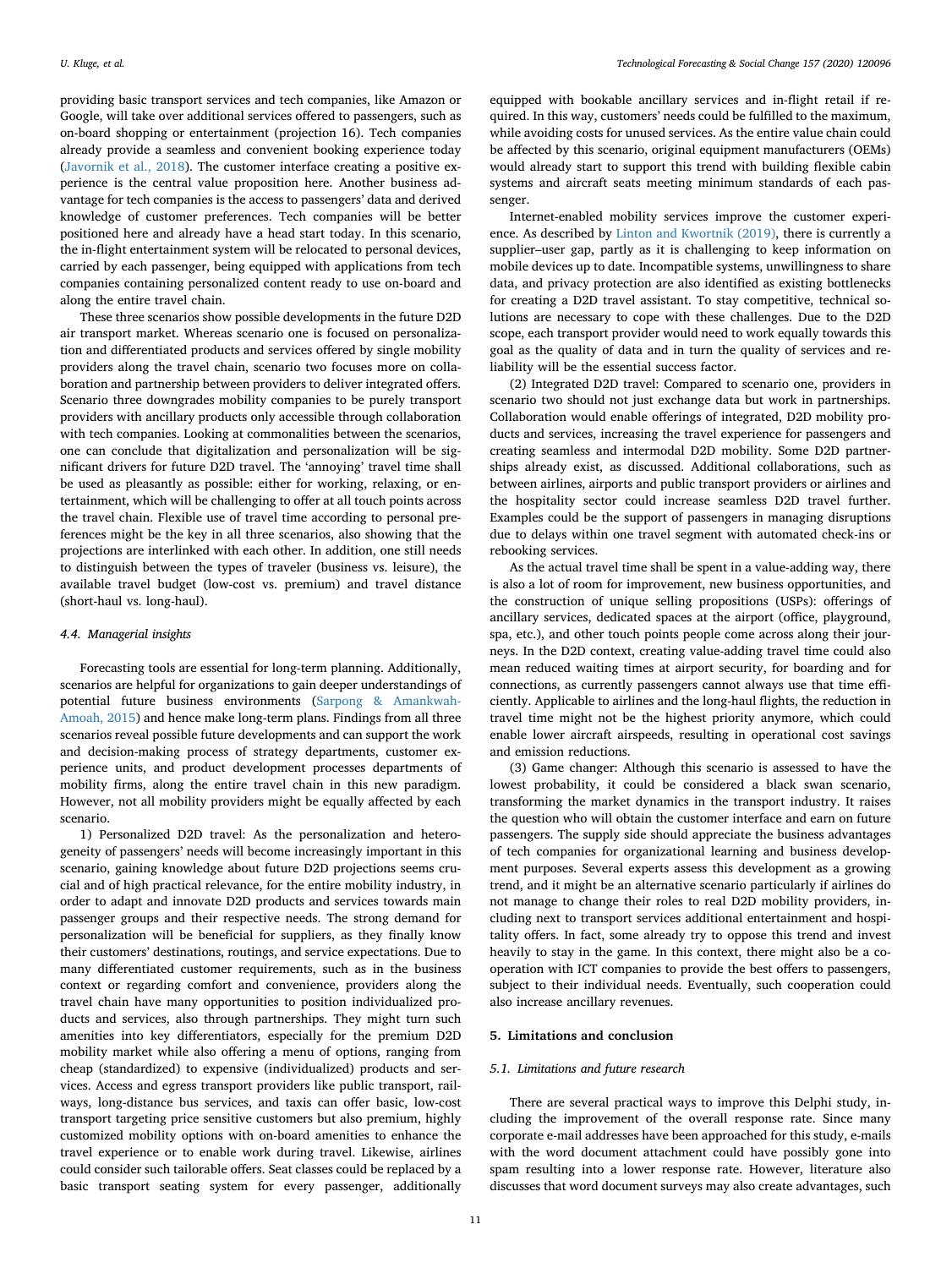as the personal approach via e-mail and the user-friendliness of the format compared to more complex online tools ([Belton et al., 2019](#page-12-34)). The dropout rate of 12% in the second round was probably due to the holiday season with Christmas and New Year's Eve at the time of the survey. Due to self-interests of experts leading into possible desirability biases, the expert panel composition of this Delphi study needs to be assessed critically ([Ecken et al., 2011](#page-12-60); [Melander, 2018\)](#page-12-31). Looking at the segmentation of participants, one can see that 42% of experts come from academia, thus exceeding other segments. That might be due to the cooperativeness of scholars for taking part in such a study or based on the fact that personal networks were partly used for approaching experts. Such expert distribution could lead to biases; however, one could also argue that scholars possess a comprehensive overview of the topic of D2D mobility. As there are only two airline representatives as interview partners in the preliminary study and one in the Delphi, one could discuss the underrepresentation of airlines in the expert sample. Additional experts from airlines were contacted but, unfortunately, could not be won over for participation. Other experts from the area of management consulting do also know the aviation industry very well and their estimations are included in this research. At the same time, consultants as experts could also be seen rather critical, as they might try to shape results towards their business advantages. Another desirability bias could be explained by the rather low desirability for scenario three  $(D = 4.18)$ . According to the game changer, transport providers would be downgraded to pure logistic providers, handing the interface to passengers and parts of their business to tech companies. However, tech companies are not included in the sample and D2D transport providers might hence assess this scenario as rather undesirable.

Generally, the Delphi technique is not an approach on its own but part of a wider research process [\(Rowe & Wright, 2011\)](#page-12-53). Results may not be generalizable or enable theory building but rather provide insights into possible future developments (and to future-related questions otherwise difficult to address), depicted here in the three scenarios. Further research needs to be conducted to explore results in more depth and to balance out limitations of the future-oriented research method for enhancing utilities.

The year 2035 has been identified as an appropriate focus year for this Delphi study. One could also perceive this time frame to be too far removed from today, especially with technology and working environments advancing at an unforeseeable speed and new policies and laws to come. Further research could incorporate the replication of this Delphi survey with another focus year, such as 2025. Other markets (next to the European scope) could also be explored.

Passengers representing the demand side are essential stakeholders in the transport sector and were not included. That is due to the fact that this Delphi study aimed to focus on the assessment from the supply side (mobility provider). A complementary further study incorporating the demand side could be an approach for further research and comparison of results. A parallel Delphi study, such as done by [Spickermann et al. \(2014\)](#page-12-27), would also be possible as a next research step. One could argue that the definition of D2D mobility can be expanded with additional stakeholders. Looking specifically at scenario three, the present panel could be complemented with experts from the hospitality industry, the tech industry, or from travel platform providers.

Further research is also possible by examining if companies today are already acting upon these identified future projections. Possible methods for conducting such trend testing analysis could be surveys, interviews but also data science techniques to provide quantitative results. Single projections could also be explored in more detail. For instance, projection 8 (eco-friendly journeys) is estimated as only 'somewhat probable' but as the second most desirable development according to the experts. As environmental aspects were seen as one major challenge for the overall transport system by several of the interviewed experts, and as of recent, are gaining increasing attention

from broader society and political institutes, it might be important to explore the rationale behind this contrary result.

# *5.2. Summary*

This paper presents findings from a Delphi survey, with 38 experts, on the assessment of 17 projections, concerning the question of what future D2D air travel in Europe could look like in 2035. The study tried to capture possible future projections on the D2D air travel market, considering trends from both the supply and demand sides. The Delphi was modified with results from a preliminary study, combining semistructured expert interviews ( $N = 18$ ), a literature review, and an exploratory workshop. Hierarchical clustering was applied to develop three future D2D mobility scenarios for the year 2035. Managerial insights, the limitations of this approach and future research were discussed. The research goal was two-fold: first, to identify projections that gained consensus and second, projections with dissent among experts. Several projections developed from the preliminary study, which also have foundations in previous research, were confirmed in the Delphi. The paper had also proven that the Delphi technique can be used as a feasible tool to capture potential D2D mobility projections and to develop future mobility scenarios.

Overall, future projections cannot be seen as isolated but interlinked. Findings also reveal that the passenger type, origin, the available travel budget, and travel distance still need to be taken into consideration when thinking about future D2D air travel. Digitalization and personalization will be the key drivers of D2D mobility in the long-haul market. Looking at the travel market, some projections can already be observed today, such as the overall trend for the personalization of products and services. Moreover, travel will not be just the mere transport from A to B anymore. Passengers will demand to spend their travel time in a value-adding way, such as working, relaxing or being entertained. Here, other additional activities are possible and might open up new business opportunities, such as for tech companies. Conversely, there is still disagreement between the experts regarding gendered travel preferences, ICT as a replacement of private long-haul journeys, and on the weight of age as an influencing factor on future travel needs.

To sum up, companies along the D2D air travel value chain face a variety of challenges and are urgently advised to adopt measures aimed at the personalization and digitalization of journeys overall and to establish partnerships with other providers and tech companies.

# **CRediT authorship contribution statement**

**Ulrike Kluge:** Conceptualization, Methodology, Software, Formal analysis, Writing - original draft, Writing - review & editing. **Jürgen Ringbeck:** Conceptualization, Supervision, Writing - review & editing. **Stefan Spinler:** Conceptualization, Supervision, Writing - review & editing.

# **Declaration of competing interest**

The authors declare that there are no conflicts of interest regarding the publication of this paper.

# **Acknowledgments**

Parts of this study were conducted within the CAMERA-project and many thanks go to the consortium. CAMERA has received funding from the European Union's Horizon 2020 Research and Innovation Program under grant agreement No. 769606. The authors would also like to thank all experts who provided values input within the interviews, in the workshop, during the pre-tests, and in both Delphi-rounds. Many thanks go also to Prof. Dr. Arnd Huchzermeier and Dr. Annika Paul for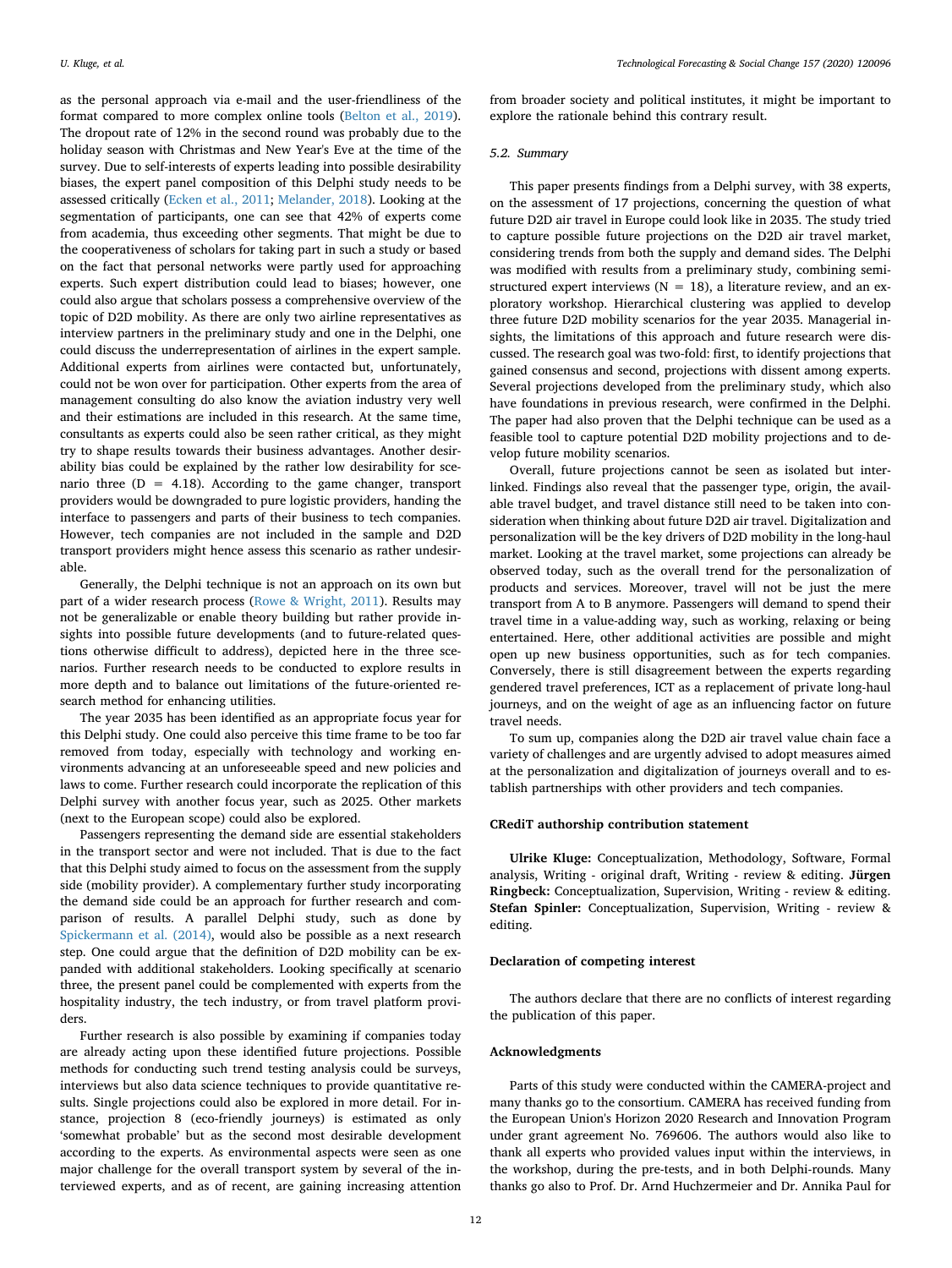their time and valuable input.

#### **Supplementary materials**

Supplementary material associated with this article can be found, in the online version, at [doi:10.1016/j.techfore.2020.120096](https://doi.org/10.1016/j.techfore.2020.120096).

## **References**

- <span id="page-12-16"></span>ACI, 2018. World Airport Traffic Forecasts 2018–2040. Retrieved July 22, 2019, from. [https://aci.aero/Data-Centre/Airport-Statistics-Infographics](http://https://aci.aero/Data-Centre/Airport-Statistics-Infographics).
- <span id="page-12-14"></span>Airbus, 2018. Global Market Forecast 2018–2037. Retrieved October 8, 2018, from. [https://www.airbus.com/content/dam/corporate-topics/publications/media-day/](http://https://www.airbus.com/content/dam/corporate-topics/publications/media-day/GMF-2018-2037.pdf) [GMF-2018-2037.pdf.](http://https://www.airbus.com/content/dam/corporate-topics/publications/media-day/GMF-2018-2037.pdf)
- <span id="page-12-17"></span>Airbus, 2019. A320 Family aircraft. Retrieved July 19, 2019, from. [https://www.airbus.](http://https://www.airbus.com/aircraft/passenger-aircraft/a320-family/a321neo.html#a321lr) [com/aircraft/passenger-aircraft/a320-family/a321neo.html#a321lr](http://https://www.airbus.com/aircraft/passenger-aircraft/a320-family/a321neo.html#a321lr).
- <span id="page-12-0"></span>Airliners.de, 2018. "Wir entwickeln vom Kundenbedürfnis her" (Interview with Heike Birlenbach). Retrieved September 27, 2018, from. [http://www.airliners.de/wir](http://http://www.airliners.de/wir-kundenbeduerfnis-interview/43944)[kundenbeduerfnis-interview/43944](http://http://www.airliners.de/wir-kundenbeduerfnis-interview/43944).
- <span id="page-12-48"></span>Alcock, I., White, M.P., Taylor, T., Coldwell, D.F., Gribble, M.O., Evans, K.L., Fleming, L.E., 2017. 'Green' on the ground but not in the air: Pro-environmental attitudes are related to household behaviours but not discretionary air travel. Glob. Environ. Change 42, 136–147. <https://doi.org/10.1016/j.gloenvcha.2016.11.005>.
- <span id="page-12-18"></span>BADA, 2019. Base of Aircraft Data. Retrieved February 7, 2019, from. [https://badaext.](http://https://badaext.eurocontrol.fr/) [eurocontrol.fr/.](http://https://badaext.eurocontrol.fr/)
- <span id="page-12-34"></span>Belton, I., MacDonald, A., Wright, G., Hamlin, I., 2019. Improving the practical application of the Delphi method in group-based judgment: A six-step prescription for a well-founded and defensible process. Technol. Forecast. Soc. Change 147 (April), 72–82. <https://doi.org/10.1016/j.techfore.2019.07.002>.
- <span id="page-12-46"></span><span id="page-12-35"></span>[Bogner, A., Littig, B., Menz, W., 2014. Interviews mit Experten. Springer VS, Wiesbaden.](http://refhub.elsevier.com/S0040-1625(20)30922-7/sbref0008) Bouwens, J.M.A., Tsay, W.J.J., Vink, P., 2017. The high and low comfort peaks in passengers' flight. Work 58 (4), 579–584. [https://doi.org/10.3233/WOR-172637.](https://doi.org/10.3233/WOR-172637)
- <span id="page-12-49"></span>Büchs, M., 2017. The role of values for voluntary reductions of holiday air travel. J. Sustain. Tour. 25 (2), 234–250. <https://doi.org/10.1080/09669582.2016.1195838>.
- <span id="page-12-52"></span>Chang, L., 2017. Netflix wants you to chill even at an altitude of 35,000 feet. Retrieved July 16, 2019, from. [https://www.digitaltrends.com/movies/netflix-airline](http://https://www.digitaltrends.com/movies/netflix-airline-partnership/)[partnership/](http://https://www.digitaltrends.com/movies/netflix-airline-partnership/).
- <span id="page-12-55"></span>Charrad, M., Ghazzali, N., Boiteau, V., Niknafs, A., 2014. NbClust: An R Package for Determining the Relevant Number of Clusters in a Data Set. J. Stat. Softw. 61 (6), 1–36. [https://doi.org/10.18637/jss.v061.i06.](https://doi.org/10.18637/jss.v061.i06)
- <span id="page-12-47"></span>[Conrady, R., Fichert, F., Sterzenbach, R., 2013. Luftverkehr: Betriebswirtschaftliches](http://refhub.elsevier.com/S0040-1625(20)30922-7/sbref0013) [Lehr- und Handbuch, 5th ed. Oldenbourg Wissenschaftsverlag, Munich.](http://refhub.elsevier.com/S0040-1625(20)30922-7/sbref0013)
- <span id="page-12-19"></span><span id="page-12-12"></span>[Crocker, D., 2007. Dictionary of Aviation, 2nd ed. Bloomsbury Publishing, London](http://refhub.elsevier.com/S0040-1625(20)30922-7/sbref0014). Dolinayova, A., Masek, J., Kendra, M., Čamaj, J., Grandsart, D., Marlier, E., Paleta, T., 2018. Research of the passenger's preferences and requirements for the travel companion application. J. Adv. Transp. [https://doi.org/10.1155/2018/8092147.](https://doi.org/10.1155/2018/8092147) *2018*.
- <span id="page-12-8"></span>Döring, N., Bortz, J., 2016. Forschungsmethoden und Evaluation in den Sozial- und Humanwissenschaften, 5th ed. <https://doi.org/10.1007/978-3-642-41089-5>.
- <span id="page-12-60"></span>Ecken, P., Gnatzy, T., von der Gracht, H.A., 2011. Desirability bias in foresight: Consequences for decision quality based on Delphi results. Technol. Forecast. Soc. Change 78 (9), 1654–1670. <https://doi.org/10.1016/j.techfore.2011.05.006>.
- <span id="page-12-13"></span>Eurocontrol, 2005. Glossary for Flight Statistics & Forecasts. Retrieved December 5, 2018, from. [https://www.eurocontrol.int/search?keywords=](http://https://www.eurocontrol.int/search?keywords=EurocontrolGlossaryforFlightStatisticsForecasts&sort_by=search_api_relevance) [EurocontrolGlossaryforFlightStatisticsForecasts&sort\\_by=search\\_api\\_relevance.](http://https://www.eurocontrol.int/search?keywords=EurocontrolGlossaryforFlightStatisticsForecasts&sort_by=search_api_relevance)
- <span id="page-12-58"></span>European Commission, 2011. Flightpath 2050 Europe's Vision for Aviation - Report of the High Level Group on Aviation Research. <https://doi.org/10.2777/50266>.
- <span id="page-12-2"></span>Eurowings, 2018. Eurowings startet Partnerschaft mit mytaxi. Retrieved August 22, 2018, from. [https://newscloud.eurowings.com/de/meldungen/2018/q3/eurowings](http://https://newscloud.eurowings.com/de/meldungen/2018/q3/eurowings-launches-partnership-with-mytaxi.html)[launches-partnership-with-mytaxi.html.](http://https://newscloud.eurowings.com/de/meldungen/2018/q3/eurowings-launches-partnership-with-mytaxi.html)
- <span id="page-12-11"></span>Flostrand, A., Pitt, L., Bridson, S., 2020. The Delphi technique in forecasting– A 42-year bibliographic analysis (1975–2017). Technol. Forecast. Social Change 150 (October 2019), 119773. [https://doi.org/10.1016/j.techfore.2019.119773.](https://doi.org/10.1016/j.techfore.2019.119773)
- <span id="page-12-38"></span>Frewer, L.J., Fischer, A.R.H., Wentholt, M.T.A., Marvin, H.J.P., Ooms, B.W., Coles, D., Rowe, G., 2011. The use of Delphi methodology in agrifood policy development: Some lessons learned. Technol. Forecast. Social Change 78 (9), 1514–1525. [https://](https://doi.org/10.1016/j.techfore.2011.05.005) [doi.org/10.1016/j.techfore.2011.05.005.](https://doi.org/10.1016/j.techfore.2011.05.005)
- <span id="page-12-41"></span>[Garikapati, V.M., Pendyala, R.M., Morris, E.A., Mokhtarian, P.L., McDonald, N., 2016.](http://refhub.elsevier.com/S0040-1625(20)30922-7/sbref0023) [Activity patterns, time use, and travel of millennials: a generation in transition?](http://refhub.elsevier.com/S0040-1625(20)30922-7/sbref0023) [Transp. Rev. 36 \(5\), 558–584.](http://refhub.elsevier.com/S0040-1625(20)30922-7/sbref0023)
- <span id="page-12-54"></span>[Häder, M., 2009. Delphi-Befragungen. Ein Arbeitsbuch, 2nd ed. VS Verlag für](http://refhub.elsevier.com/S0040-1625(20)30922-7/sbref0024) [Sozialwissenschaften, Wiesbaden](http://refhub.elsevier.com/S0040-1625(20)30922-7/sbref0024).
- <span id="page-12-21"></span>[Höser, M., Kluge, U., 2020. A Privacy Preserving Virtual Assistant for Future Seamless](http://refhub.elsevier.com/S0040-1625(20)30922-7/sbref0025) [Travel \(Manuscript submitted for publication\). Munich](http://refhub.elsevier.com/S0040-1625(20)30922-7/sbref0025).
- <span id="page-12-25"></span>ICAO., 2009. Review of the Classification and Definitions Used for Civil Aviation Activities. Retrieved from. [https://www.icao.int/Meetings/STA10/Documents/](https://www.icao.int/Meetings/STA10/Documents/Sta10_Wp007_en.pdf) [Sta10\\_Wp007\\_en.pdf.](https://www.icao.int/Meetings/STA10/Documents/Sta10_Wp007_en.pdf)
- <span id="page-12-3"></span>[Javornik, M., Nadoh, N., Lange, D., 2018. Data Is the New Oil. In: Müller, B., Meyer, G.](http://refhub.elsevier.com/S0040-1625(20)30922-7/sbref0027) [\(Eds.\), Towards User-Centric Transport in Europe. Springer International Publishing,](http://refhub.elsevier.com/S0040-1625(20)30922-7/sbref0027) [pp. 295–308](http://refhub.elsevier.com/S0040-1625(20)30922-7/sbref0027).
- <span id="page-12-26"></span>Julsrud, T.E., Uteng, T.P., 2015. Technopolis, shared resources or controlled mobility? A net-based Delphi-study to explore visions of future urban daily mobility in Norway. Eur. J. Futures Res. 3 (1), 10. <https://doi.org/10.1007/s40309-015-0069-6>.
- <span id="page-12-56"></span>[Kaufman, L., Rousseeuw, P.J., 2005. Finding groups in data: an introduction to cluster](http://refhub.elsevier.com/S0040-1625(20)30922-7/sbref0029)

[analysis. Wiley, Hoboken, New Jersey, USA.](http://refhub.elsevier.com/S0040-1625(20)30922-7/sbref0029)

- <span id="page-12-22"></span>[Kluge, U., Paul, A., Urban, M., Ureta, H., 2018. Assessment of Passenger Requirements](http://refhub.elsevier.com/S0040-1625(20)30922-7/sbref0030) [along the D2D Air Travel Chain. In: Müller, Beate, Meyer, G. \(Eds.\), Towards user](http://refhub.elsevier.com/S0040-1625(20)30922-7/sbref0030)[centric transport in Europe. Springer International Publishing, pp. 255–276.](http://refhub.elsevier.com/S0040-1625(20)30922-7/sbref0030)
- <span id="page-12-36"></span>[Kuckartz, U., 2014. Qualitative Inhaltsanalyse. Methoden, Praxis, Computerunterstützung](http://refhub.elsevier.com/S0040-1625(20)30922-7/sbref0031) [\(Grundlagentexte Methoden\), 2nd ed. Beltz Juventa, Weinheim](http://refhub.elsevier.com/S0040-1625(20)30922-7/sbref0031).
- <span id="page-12-5"></span>Kuo, C.-W., Jou, R.-C., 2017. Willingness to pay for airlines' premium economy class: The perspective of passengers. J. Air Transp. Manag. 59, 134–142. [https://doi.org/10.](https://doi.org/10.1016/j.jairtraman.2016.12.005) [1016/j.jairtraman.2016.12.005.](https://doi.org/10.1016/j.jairtraman.2016.12.005) Retrieved from.
- <span id="page-12-9"></span>[Linstone, H.A., Turoff, M., 1975. Delphi Method: Techniques and Applications. Addison-](http://refhub.elsevier.com/S0040-1625(20)30922-7/sbref0033)[Wesley Educational Publishers Inc, Massachusetts.](http://refhub.elsevier.com/S0040-1625(20)30922-7/sbref0033)
- <span id="page-12-10"></span>Linstone, H.A., Turoff, M., 2011. Delphi: A brief look backward and forward. Technol. Forecast. Soc. Change 78 (9), 1712–1719. [https://doi.org/10.1016/j.techfore.2010.](https://doi.org/10.1016/j.techfore.2010.09.011) [09.011](https://doi.org/10.1016/j.techfore.2010.09.011).
- <span id="page-12-51"></span>Linton, H., Kwortnik, R.J., 2019. Mobile usage in travel: bridging the supplier-user gap. Int. J. Contemp. Hospit. Manag. 31 (2), 771–789. [https://doi.org/10.1108/IJCHM-](https://doi.org/10.1108/IJCHM-10-2017-0614)[10-2017-0614.](https://doi.org/10.1108/IJCHM-10-2017-0614)
- <span id="page-12-24"></span>Linz, M., 2012. Scenarios for the aviation industry: A Delphi-based analysis for 2025. J. Air Transp. Manag. 22, 28–35. [https://doi.org/10.1016/j.jairtraman.2012.01.006.](https://doi.org/10.1016/j.jairtraman.2012.01.006)
- <span id="page-12-29"></span>[Linz, M., Ziegler, Y., Lang, K., 2011. The European business aviation industry status quo](http://refhub.elsevier.com/S0040-1625(20)30922-7/sbref0076) [and future projections. Aeronautica 1 \(2\), 6–32.](http://refhub.elsevier.com/S0040-1625(20)30922-7/sbref0076)
- <span id="page-12-50"></span>Lu, J.-L., Wang, C.-Y., 2018. Investigating the impacts of air travellers' environmental knowledge on attitudes toward carbon offsetting and willingness to mitigate the environmental impacts of aviation. Transp. Res. Part D: Transp. Environ. 59, 96–107. [https://doi.org/10.1016/j.trd.2017.12.024.](https://doi.org/10.1016/j.trd.2017.12.024)
- <span id="page-12-1"></span>Lufthansa, 2019. Rail&Fly. Retrieved July 22, 2019, from. [https://www.lufthansa.com/](http://https://www.lufthansa.com/at/de/lufthansa-express-rail-fly) [at/de/lufthansa-express-rail-fly.](http://https://www.lufthansa.com/at/de/lufthansa-express-rail-fly)
- <span id="page-12-28"></span>[Mason, K.J., Alamdari, F., 2007. EU network carriers, lost cost carriers and consumer](http://refhub.elsevier.com/S0040-1625(20)30922-7/sbref0039) [behaviour: a Delphi study of future trends. J.f Air Transp. Manag. 13 \(5\), 299–310](http://refhub.elsevier.com/S0040-1625(20)30922-7/sbref0039).
- <span id="page-12-37"></span>Mayring, P., 2014. Qualitative content analysis: theoretical foundation, basic procedures and software solution. Retrieved from. [https://nbn-resolving.org/urn:nbn:de:0168](http://https://nbn-resolving.org/urn:nbn:de:0168-ssoar-395173) [ssoar-395173](http://https://nbn-resolving.org/urn:nbn:de:0168-ssoar-395173).
- <span id="page-12-31"></span>Melander, L., 2018. Scenario development in transport studies: Methodological considerations and reflections on Delphi studies. Futures 96 (2018), 68–78. [10.1016/j.](http://10.1016/j.futures.2017.11.007) [futures.2017.11.007.](http://10.1016/j.futures.2017.11.007)
- <span id="page-12-30"></span>[Michelmann, J., Paul, A., Becker, A., Schneider, C., Tay, G., Hornung, M., 2019. Airline](http://refhub.elsevier.com/S0040-1625(20)30922-7/sbref0042) [Revenues 2035: revenue generation and business models in commercial aviation – a](http://refhub.elsevier.com/S0040-1625(20)30922-7/sbref0042) [scenario study. In: Proceedings of the 23rd ATRS World Conference 2019, pp. 1–15.](http://refhub.elsevier.com/S0040-1625(20)30922-7/sbref0042)
- <span id="page-12-57"></span>Murtagh, F., Legendre, P., 2014. Ward's hierarchical agglomerative clustering method: which algorithms implement ward's criterion? J. Classif. 31 (3), 274–295. [https://](https://doi.org/10.1007/s00357-014-9161-z) [doi.org/10.1007/s00357-014-9161-z.](https://doi.org/10.1007/s00357-014-9161-z)
- <span id="page-12-7"></span>Murugesan, S., 2011. What we can learn from Steve Jobs. IT Prof. 13 (6), 6–8. [https://doi.](https://doi.org/10.1109/MITP.2011.108) [org/10.1109/MITP.2011.108](https://doi.org/10.1109/MITP.2011.108).
- <span id="page-12-32"></span>Nowack, M., Endrikat, J., Guenther, E., 2011. Review of Delphi-based scenario studies: quality and design considerations. Technol. Forecast. Soc. Change 78 (9), 1603–1615. [https://doi.org/10.1016/j.techfore.2011.03.006.](https://doi.org/10.1016/j.techfore.2011.03.006)
- <span id="page-12-15"></span>OAG, 2018. Official Airline Guide Data 2018. Retrieved from. [https://www.oag.com/](https://www.oag.com/airline-schedules-data) [airline-schedules-data](https://www.oag.com/airline-schedules-data).
- <span id="page-12-4"></span>Parrella, B.C., Transportation Research Board (Ed.), 2013. Understanding Airline and Passenger Choice in Multi-Airport Regions. Airport Cooperative Research Program. [https://doi.org/10.17226/22443.](https://doi.org/10.17226/22443)
- <span id="page-12-23"></span>Rothfeld, R., Straubinger, A., Paul, A., Antoniou, C., 2019. Analysis of European airports' access and egress travel times using Google Maps. Transport Policy 81, 148–162. <https://doi.org/10.1016/j.tranpol.2019.05.021>.
- <span id="page-12-53"></span>Rowe, G., Wright, G., 2011. The Delphi technique: Past, present, and future prospects - Introduction to the special issue. Technol. Forecast. Soc. Change 78 (9), 1487–1490. [https://doi.org/10.1016/j.techfore.2011.09.002.](https://doi.org/10.1016/j.techfore.2011.09.002)

<span id="page-12-59"></span>Sarpong, D., Amankwah-Amoah, J., 2015. Scenario planning: "ways of knowing", methodologies and shifting conceptual landscape. Int. J. Foresight Innov. Policy 10 (2/3/4), 75. <https://doi.org/10.1504/IJFIP.2015.074397>.

- <span id="page-12-39"></span>Schaal, D. (2019). Booking holdings and expedia in arms race to deliver the connected trip. Retrieved November 21, 2019, from Skift website: [https://skift.com/2019/11/](http://https://skift.com/2019/11/20/booking-holdings-and-expedia-in-arms-race-to-deliver-the-connected-trip/) [20/booking-holdings-and-expedia-in-arms-race-to-deliver-the-connected-trip/.](http://https://skift.com/2019/11/20/booking-holdings-and-expedia-in-arms-race-to-deliver-the-connected-trip/)
- <span id="page-12-44"></span>Scheiner, J., Holz-Rau, C., 2017. Women's complex daily lives. A gendered look at trip chaining and activity pattern entropy in Germany. Transportation 44 (1), 117–138. <https://doi.org/10.1080/09540253.2017.1290218>.
- <span id="page-12-33"></span>Schuckmann, S.W., Gnatzy, T., Darkow, I.L., von der Gracht, H.A., 2012. Analysis of factors influencing the development of transport infrastructure until the year 2030 - A Delphi based scenario study. Technol. Forecast. Soc. Change 79 (8), 1373–1387. [https://doi.org/10.1016/j.techfore.2012.05.008.](https://doi.org/10.1016/j.techfore.2012.05.008)
- <span id="page-12-20"></span>[Schulz, T., Gewald, H., Böhm, M., 2018. The long and winding road to smart integration](http://refhub.elsevier.com/S0040-1625(20)30922-7/sbref0053) [of door-to-door mobility services: An analysis of the hindering influence of intra-role](http://refhub.elsevier.com/S0040-1625(20)30922-7/sbref0053) [conflicts. In: Proceedings of the 26th European Conference on Information Systems:](http://refhub.elsevier.com/S0040-1625(20)30922-7/sbref0053) [Beyond Digitization - Facets of Socio-Technical Change, ECIS. 2018](http://refhub.elsevier.com/S0040-1625(20)30922-7/sbref0053).
- <span id="page-12-6"></span>[Sezgen, E., Mason, K.J., Mayer, R., 2019. Voice of airline passenger: A text mining ap](http://refhub.elsevier.com/S0040-1625(20)30922-7/sbref0054)[proach to understand customer satisfaction. J. Air Transp. Manag. 77, 65–74.](http://refhub.elsevier.com/S0040-1625(20)30922-7/sbref0054)
- <span id="page-12-40"></span>Sheivachman, A. (2019). What does online travel really mean by a 'Connected Trip'? Retrieved December 3, 2019, from Skift website: [https://skift.com/2019/12/03/](http://https://skift.com/2019/12/03/what-does-online-travel-really-mean-by-a-connected-trip/) [what-does-online-travel-really-mean-by-a-connected-trip/](http://https://skift.com/2019/12/03/what-does-online-travel-really-mean-by-a-connected-trip/).
- <span id="page-12-45"></span><span id="page-12-42"></span>[Sinicki, A., 2019. Thriving in the Gig Economy. Apress, Berkeley, CA.](http://refhub.elsevier.com/S0040-1625(20)30922-7/sbref0055) [Siren, A., Haustein, S., 2013. Baby boomers ' mobility patterns and preferences : what are](http://refhub.elsevier.com/S0040-1625(20)30922-7/sbref0056)
- [the implications for future transport ? Transp. Policy 29, 136–144](http://refhub.elsevier.com/S0040-1625(20)30922-7/sbref0056).
- <span id="page-12-43"></span>[Siren, A., Haustein, S., 2015. Older People's Mobility Segments Factors Trends. Transp.](http://refhub.elsevier.com/S0040-1625(20)30922-7/sbref0057) [Rev. 35 \(4\), 466–487](http://refhub.elsevier.com/S0040-1625(20)30922-7/sbref0057).
- <span id="page-12-27"></span>Spickermann, A., Grienitz, V., von der Gracht, H.A., 2014. Heading towards a multimodal city of the future: multi-stakeholder scenarios for urban mobility. Technol. Forecast.